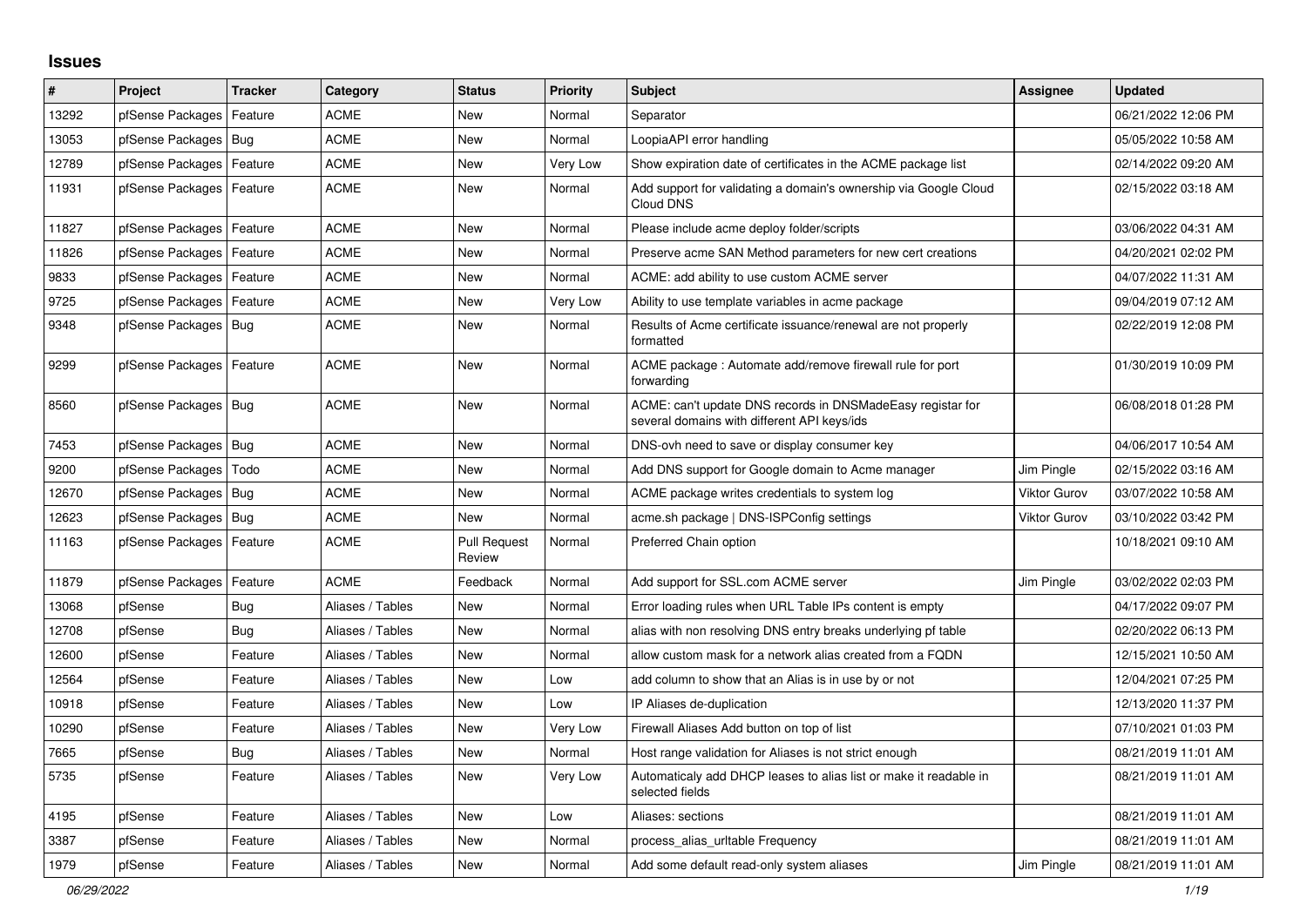| $\vert$ # | Project                    | <b>Tracker</b> | Category         | <b>Status</b>                 | <b>Priority</b> | Subject                                                                                                       | Assignee          | <b>Updated</b>      |
|-----------|----------------------------|----------------|------------------|-------------------------------|-----------------|---------------------------------------------------------------------------------------------------------------|-------------------|---------------------|
| 13282     | pfSense Plus               | <b>Bug</b>     | Aliases / Tables | <b>New</b>                    | Normal          | FQDN Aliases Break if an Invalid Domain is Present in the Chain                                               | Reid<br>Linnemann | 06/18/2022 03:12 PM |
| 9296      | pfSense                    | Bug            | Aliases / Tables | Confirmed                     | Low             | Alias content is sometimes incomplete when mixing FQDN and IP<br>address                                      | Reid<br>Linnemann | 06/18/2022 03:12 PM |
| 13245     | pfSense                    | Feature        | Aliases / Tables | <b>Pull Request</b><br>Review | Normal          | Type column on Alias lists                                                                                    | Jim Pingle        | 06/28/2022 12:01 PM |
| 11898     | pfSense Packages   Bug     |                | apcupsd          | New                           | Normal          | PHP error from apcupsd dashboard widget                                                                       |                   | 05/07/2021 09:12 AM |
| 11375     | pfSense Packages           | Bug            | apcupsd          | <b>New</b>                    | Normal          | UPS Type <blank> for USB APC</blank>                                                                          |                   | 02/26/2021 11:10 AM |
| 10845     | pfSense Packages   Bug     |                | apcupsd          | <b>New</b>                    | Normal          | apcupsd doesn't stop when not enabled                                                                         |                   | 08/24/2020 10:16 AM |
| 12812     | pfSense Packages   Feature |                | arpwatch         | <b>New</b>                    | Normal          | Would it be helpful if the FreeBSD net-mgmt/arpwatch port had an<br>option to use mail/dma for mail delivery? |                   | 02/16/2022 06:09 PM |
| 8454      | pfSense Packages   Bug     |                | arpwatch         | New                           | Very Low        | Arpwatch package break email notifications from other sources                                                 |                   | 06/23/2022 07:49 PM |
| 12101     | pfSense Packages           | <b>Bug</b>     | arpwatch         | Assigned                      | Normal          | ArpWatch Suppression Mac for "flip-flop" not suppressing                                                      | Viktor Gurov      | 10/09/2021 07:19 PM |
| 13260     | pfSense                    | Feature        | Authentication   | New                           | Normal          | Add support for OpenVPN static-challenge                                                                      |                   | 06/09/2022 02:04 PM |
| 12726     | pfSense                    | Bug            | Authentication   | New                           | Normal          | LDAP select container button auto populate                                                                    |                   | 01/25/2022 01:48 PM |
| 12546     | pfSense Plus               | Feature        | Authentication   | New                           | Normal          | Add 2FA Support to pfSense Plus Local Database Authentication                                                 |                   | 06/25/2022 05:30 PM |
| 12519     | pfSense                    | <b>Bug</b>     | Authentication   | <b>New</b>                    | Normal          | Fail authentication using special character in password via the LDAP<br>connector                             |                   | 11/12/2021 07:39 AM |
| 12458     | pfSense                    | Feature        | Authentication   | New                           | Normal          | Use "unixHomeDirectory" instead of "homeDirectory" when LDAP<br>authentication server is Active Directory     |                   | 10/15/2021 08:18 AM |
| 12283     | pfSense                    | <b>Bug</b>     | Authentication   | <b>New</b>                    | Normal          | LDAP/RADIUS authentication servers configuration does not allow<br>source IP address to be specified          |                   | 08/20/2021 01:15 AM |
| 12095     | pfSense                    | <b>Bug</b>     | Authentication   | <b>New</b>                    | Normal          | Memory leak in pcscd                                                                                          |                   | 06/01/2022 01:01 PM |
| 12091     | pfSense                    | Feature        | Authentication   | New                           | Normal          | RFE: Add support for sssd authentication                                                                      |                   | 12/10/2021 04:55 PM |
| 11920     | pfSense Plus               | Feature        | Authentication   | <b>New</b>                    | Normal          | SAML Authentication for pfSense (VPN and webConfigurator)                                                     |                   | 05/14/2021 12:56 AM |
| 10843     | pfSense                    | Feature        | Authentication   | New                           | Normal          | Allow user manager settings to specify multiple authentication<br>servers                                     |                   | 01/13/2022 07:22 AM |
| 10765     | pfSense                    | <b>Bug</b>     | Authentication   | <b>New</b>                    | Normal          | Ampersands in Idap_extended_query are escaped twice                                                           |                   | 09/02/2020 07:55 AM |
| 10352     | pfSense                    | Bug            | Authentication   | New                           | Very Low        | RADIUS authentication fails with MSCHAPv1 or MSCHAPv2 when<br>passwords contain international characters      |                   | 06/20/2022 04:04 PM |
| 9937      | pfSense                    | Feature        | Authentication   | New                           | Normal          | OpenVPN Login User Privilege                                                                                  |                   | 11/29/2019 08:46 AM |
| 9288      | pfSense                    | Feature        | Authentication   | New                           | Normal          | SSHGuard add pfSense signature in standard                                                                    |                   | 08/14/2019 01:19 PM |
| 9222      | pfSense                    | Feature        | Authentication   | New                           | Normal          | Add sshguard log when release an IP                                                                           |                   | 08/14/2019 01:00 PM |
| 9165      | pfSense                    | Feature        | Authentication   | New                           | Normal          | only IPs can be added to sshguard whitelist                                                                   |                   | 04/21/2022 12:39 PM |
| 8775      | pfSense                    | Feature        | Authentication   | New                           | Very Low        | Use SRV record for LDAP Authentication                                                                        |                   | 05/06/2020 07:49 AM |
| 8694      | pfSense                    | Feature        | Authentication   | New                           | Very Low        | Client CA Auth for PFSense WebGui                                                                             |                   | 08/21/2019 09:25 AM |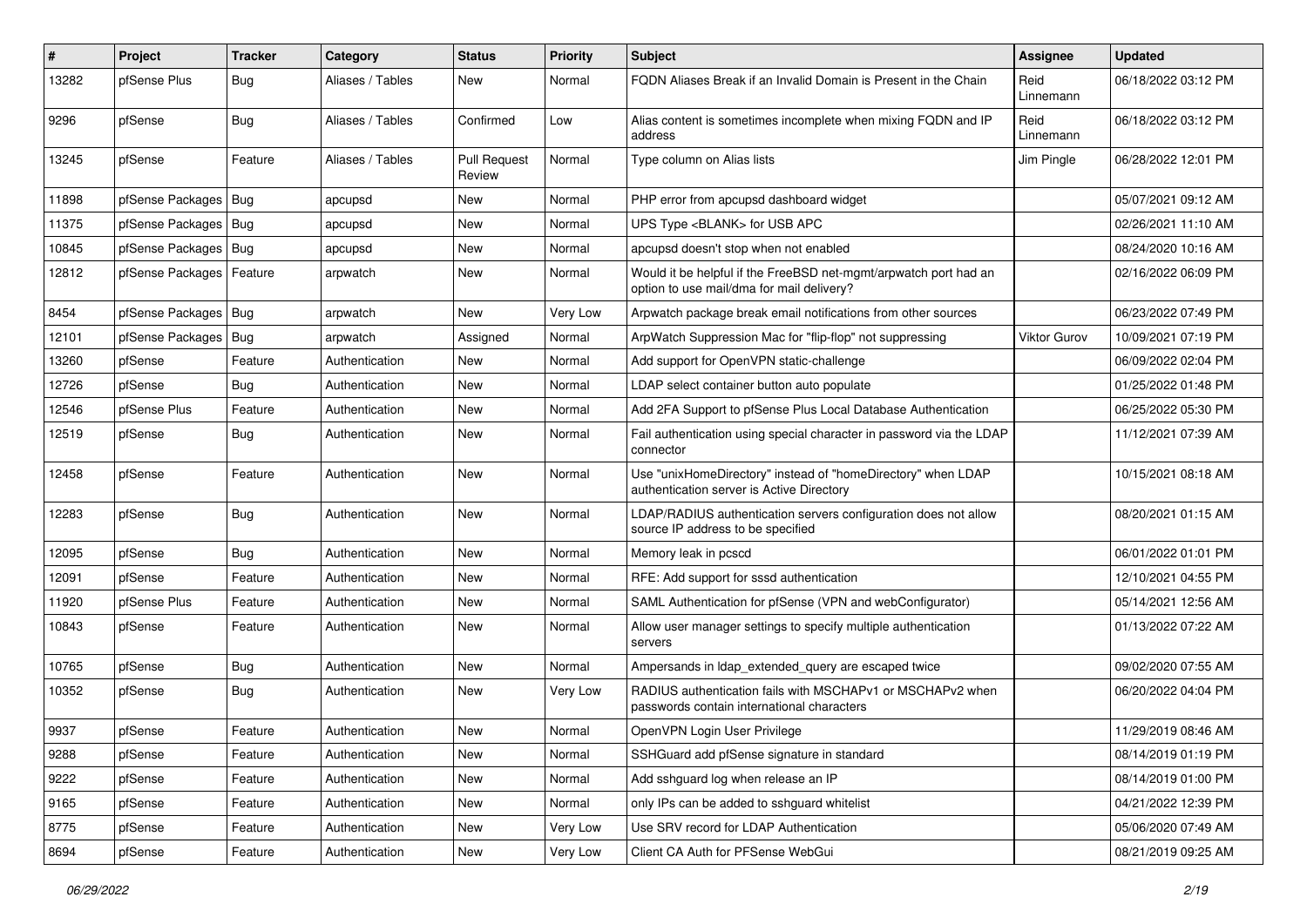| $\pmb{\sharp}$ | Project                | <b>Tracker</b> | Category         | <b>Status</b>          | <b>Priority</b> | Subject                                                                                                                             | Assignee              | <b>Updated</b>      |
|----------------|------------------------|----------------|------------------|------------------------|-----------------|-------------------------------------------------------------------------------------------------------------------------------------|-----------------------|---------------------|
| 8087           | pfSense                | <b>Bug</b>     | Authentication   | <b>New</b>             | Normal          | Provide Calling-Station-ID to RADIUS backed VPN connections                                                                         |                       | 06/06/2020 05:36 AM |
| 5825           | pfSense                | Feature        | Authentication   | <b>New</b>             | Normal          | Allow EAP-RADIUS for authentication servers                                                                                         |                       | 08/21/2019 10:32 AM |
| 5652           | pfSense                | Bug            | Authentication   | New                    | Normal          | Radius IETF Class Group Assignment - Incorrect Standard                                                                             |                       | 08/13/2019 01:39 PM |
| 4242           | pfSense                | Feature        | Authentication   | <b>New</b>             | Normal          | Two Factor or OTP Authentication for Admin Interface                                                                                |                       | 01/04/2022 12:07 PM |
| 4098           | pfSense                | Feature        | Authentication   | <b>New</b>             | Normal          | Add option to force a password change on login                                                                                      |                       | 08/21/2019 10:31 AM |
| 12715          | pfSense                | Bug            | Authentication   | <b>New</b>             | Normal          | Long system startup time when LDAP is configured and unavailable<br>during startup.                                                 | Christian<br>McDonald | 01/24/2022 05:50 AM |
| 12863          | pfSense                | Feature        | Authentication   | <b>New</b>             | Very Low        | dynamically tune sha512crypt rounds                                                                                                 | Jim Pingle            | 03/19/2022 12:53 PM |
| 6742           | pfSense                | Feature        | Authentication   | <b>New</b>             | Normal          | OAuth2 authentication for OpenVPN (and for FreeRadius)                                                                              | Jim Thompson          | 10/19/2020 09:19 AM |
| 11626          | pfSense Plus           | Bug            | Authentication   | <b>New</b>             | Normal          | Google LDAP connection failed due to lack of SNI for TLS 1.3                                                                        | Luiz Souza            | 06/27/2022 07:23 AM |
| 13093          | pfSense                | Bug            | Authentication   | In Progress            | Normal          | LDAP authentication fails with extended query and RFC2307 group<br>lookups enabled                                                  | Chris Linstruth       | 06/28/2022 06:09 PM |
| 12225          | pfSense                | Bug            | Authentication   | Pull Request<br>Review | Normal          | Group membership field is not needed for remote groups                                                                              | <b>Viktor Gurov</b>   | 06/28/2022 12:01 PM |
| 11266          | pfSense Packages       | Feature        | AutoConfigBackup | <b>New</b>             | Very Low        | Give an option to list restore point in "reverse" order/latest at the top.                                                          |                       | 01/19/2021 06:58 PM |
| 12767          | pfSense Packages   Bug |                | Avahi            | <b>New</b>             | Normal          | `Package radavahi-daemon does does not exist in current pfSense<br>version and it has been removed"" message on pfSense 2.7 restore |                       | 02/07/2022 11:28 AM |
| 12329          | pfSense Packages       | Feature        | Avahi            | <b>New</b>             | Normal          | Add optional floating firewall rules for IPv4 and IPv6                                                                              |                       | 02/09/2022 04:43 PM |
| 13039          | pfSense Packages       | Feature        | AWS VPC          | <b>New</b>             | Normal          | Handle transit gateway VPNs in the AWS VPN wizard                                                                                   |                       | 04/11/2022 07:31 AM |
| 9497           | pfSense Packages   Bug |                | AWS VPC          | <b>New</b>             | Normal          | AWS VPN Wizard: WebGUI times out.                                                                                                   |                       | 11/13/2019 10:07 AM |
| 9495           | pfSense Packages   Bug |                | AWS VPC          | <b>New</b>             | Normal          | AWS VPC VPN wizard produces incorrect config (SHA256 should<br>be SHA1)                                                             |                       | 08/19/2019 02:45 PM |
| 10900          | pfSense Packages   Bug |                | Backup           | Feedback               | Normal          | /packages/backup/backup.php?a=download&t=backup HTTP 504,<br>or Sends PHP Error Message as ASCII/Text file Named<br>pfsense.bak.tgz |                       | 04/05/2022 01:51 AM |
| 11098          | pfSense Packages   Bug |                | Backup           | Feedback               | Normal          | Backup Files and Directories plugin crashes firewall if /root specified<br>as backup location                                       | <b>Viktor Gurov</b>   | 12/23/2021 10:45 AM |
| 13289          | pfSense                | Bug            | Backup / Restore | <b>New</b>             | Low             | Attempting to restore a 0 byte "config.xml" prints an error that the<br>file cannot be read                                         |                       | 06/28/2022 12:01 PM |
| 12774          | pfSense                | Bug            | Backup / Restore | <b>New</b>             | Normal          | Picture widget image is not saved in backup                                                                                         |                       | 04/04/2022 04:48 AM |
| 12553          | pfSense                | Feature        | Backup / Restore | New                    | Normal          | Auto Config Backup: Allow selecting multiple backups for deletion                                                                   |                       | 02/22/2022 04:27 AM |
| 12249          | pfSense                | <b>Bug</b>     | Backup / Restore | New                    | Normal          | HAProxy causing failed ACB backups                                                                                                  |                       | 11/15/2021 11:58 PM |
| 11110          | pfSense                | Bug            | Backup / Restore | New                    | Normal          | Backup file should be checked before restoring a specific area                                                                      |                       | 12/05/2020 02:50 PM |
| 9775           | pfSense                | Feature        | Backup / Restore | New                    | Normal          | AutoConfigBackup - Rolling per day/hour cap on changes, retention<br>policy                                                         |                       | 09/20/2019 09:19 AM |
| 8076           | pfSense                | <b>Bug</b>     | Backup / Restore | New                    | Normal          | User can easily apply an unusable interface configuration after<br>restore                                                          |                       | 08/14/2019 10:52 AM |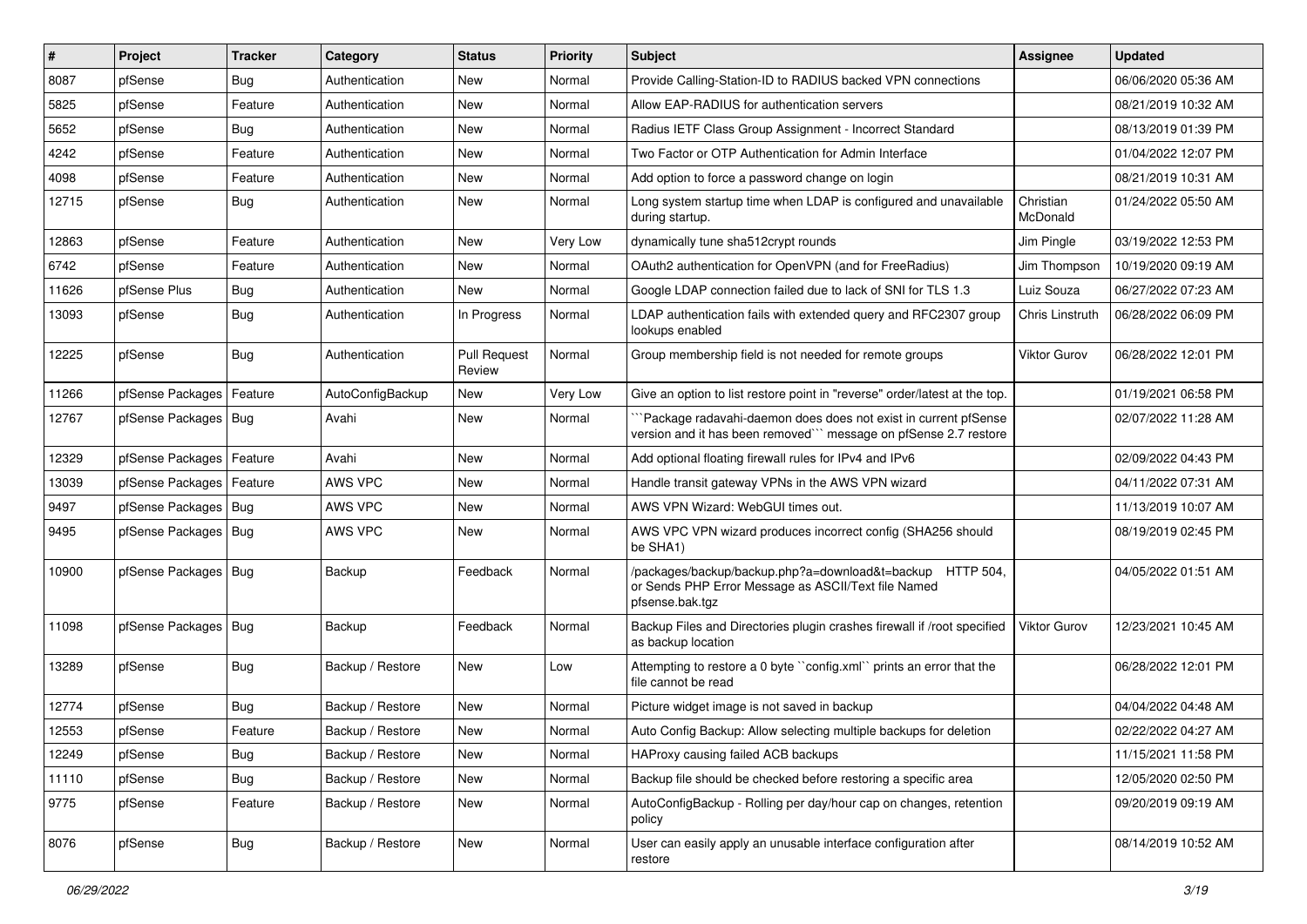| $\vert$ # | Project                       | <b>Tracker</b> | Category         | <b>Status</b> | <b>Priority</b> | Subject                                                                                                  | Assignee              | <b>Updated</b>      |
|-----------|-------------------------------|----------------|------------------|---------------|-----------------|----------------------------------------------------------------------------------------------------------|-----------------------|---------------------|
| 7757      | pfSense                       | Bug            | Backup / Restore | New           | Normal          | Auto Config Backup fails to upload unless Default Gateway is up                                          |                       | 08/16/2019 12:47 PM |
| 7688      | pfSense                       | Feature        | Backup / Restore | <b>New</b>    | Low             | AutoConfigBackup - Info Icon - username only                                                             |                       | 10/22/2017 10:46 AM |
| 6608      | pfSense                       | Feature        | Backup / Restore | New           | Low             | backup and restore dhcp                                                                                  |                       | 07/13/2016 04:09 PM |
| 4681      | pfSense                       | Feature        | Backup / Restore | <b>New</b>    | Normal          | AutoConfigBackup make a way to easily download a saved backup                                            |                       | 08/16/2019 12:46 PM |
| 3697      | pfSense                       | Feature        | Backup / Restore | <b>New</b>    | Normal          | New backup/restore area: Certificates                                                                    |                       | 03/11/2017 11:30 AM |
| 3696      | pfSense                       | Feature        | Backup / Restore | <b>New</b>    | Normal          | Multiple items backup/restore                                                                            |                       | 06/06/2014 02:33 PM |
| 1738      | pfSense                       | Bug            | Backup / Restore | New           | Very Low        | Restore fails when username in backup is not matching                                                    |                       | 12/11/2021 07:51 PM |
| 1367      | pfSense                       | Feature        | Backup / Restore | New           | Normal          | Input validation on partial config restores                                                              |                       | 03/21/2011 01:16 AM |
| 286       | pfSense                       | Feature        | Backup / Restore | <b>New</b>    | Normal          | Backup/restore users individually                                                                        |                       | 01/09/2021 03:48 PM |
| 13205     | pfSense Docs                  | New Content    | Backup / Restore | Feedback      | Normal          | <b>ZFS Boot Environment documentation</b>                                                                | Christian<br>McDonald | 05/31/2022 10:55 AM |
| 11634     | pfSense Packages   Regression |                | <b>BIND</b>      | <b>New</b>    | Normal          | bind hangs when pfsense is reconnecting as an openvpn client to a<br>TUN openvpn server                  |                       | 03/14/2021 07:23 AM |
| 11563     | pfSense Packages   Bug        |                | <b>BIND</b>      | <b>New</b>    | High            | BIND GUI writes TXT records > 255 characters                                                             |                       | 02/27/2021 07:11 AM |
| 11074     | pfSense Packages   Bug        |                | <b>BIND</b>      | New           | Low             | bind Zone Settings Zones, Save button opens "Confirmation<br>required to save changes"                   |                       | 11/16/2020 11:08 AM |
| 10760     | pfSense Packages   Bug        |                | <b>BIND</b>      | New           | High            | pfSense BIND 9.14.12 server terminates due to assertion failure                                          |                       | 07/11/2020 04:53 PM |
| 10693     | pfSense Packages   Bug        |                | <b>BIND</b>      | <b>New</b>    | Normal          | pfSense Bind Zone Editor UI does not update zone serial number<br>when a change is made                  |                       | 09/01/2021 12:51 AM |
| 8199      | pfSense Packages   Feature    |                | <b>BIND</b>      | <b>New</b>    | Normal          | Support reordering and/or sort alphabetically across BIND package                                        |                       | 12/12/2017 02:05 AM |
| 8197      | pfSense Packages   Bug        |                | <b>BIND</b>      | New           | Normal          | BIND UI fails to properly update zone with inline DNSSEC signing<br>enabled                              |                       | 02/18/2019 05:23 PM |
| 8146      | pfSense Packages   Feature    |                | <b>BIND</b>      | New           | Normal          | Zone Domain Records more powerfull for BIND Zones                                                        |                       | 08/13/2019 09:39 AM |
| 10445     | pfSense Packages   Bug        |                | <b>BIND</b>      | Feedback      | Normal          | BIND crashed when added RPZ. rpz is not a master or slave zone.                                          |                       | 04/21/2022 12:40 PM |
| 10330     | pfSense Packages   Bug        |                | <b>BIND</b>      | Feedback      | Normal          | BIND zone configuration displays wrong DS resource record with<br>inline DNSSEC signing enabled          |                       | 04/21/2022 12:40 PM |
| 9916      | pfSense Packages   Feature    |                | <b>BIND</b>      | Feedback      | Normal          | Check allow-transfer in custom option when the zone is slave                                             |                       | 04/21/2022 12:40 PM |
| 13114     | pfSense Packages   Bug        |                | <b>BIND</b>      | Feedback      | Normal          | BIND calls rndc in rc_stop when named is not running                                                     | <b>Stuart Wyatt</b>   | 05/04/2022 12:41 PM |
| 13002     | pfSense Packages   Regression |                | <b>BIND</b>      | Feedback      | Normal          | BIND 9.16_13 could not find existing DNSSEC keys at<br>/cf/named/etc/namedb/keys due to directory change | <b>Viktor Gurov</b>   | 03/31/2022 12:14 PM |
| 12869     | pfSense Packages   Bug        |                | <b>BIND</b>      | Feedback      | Normal          | Bind DNS Package AAAA filtering Broken on new ZFS Installs                                               | Viktor Gurov          | 03/09/2022 12:38 PM |
| 11343     | pfSense Packages              | Bug            | <b>BIND</b>      | Feedback      | Low             | Invalid link to pfSense-pkg-bind changelog                                                               | Viktor Gurov          | 04/05/2022 08:12 AM |
| 4472      | pfSense                       | Feature        | Build / Release  | New           | Normal          | Cryptographically sign every (sub-)release                                                               |                       | 08/13/2019 12:53 PM |
| 12782     | pfSense                       | Todo           | Build / Release  | New           | Normal          | Disable compatibility flag                                                                               | <b>Brad Davis</b>     | 06/28/2022 12:01 PM |
| 13220     | pfSense                       | Feature        | Captive Portal   | New           | Very Low        | Voucher per-roll bandwidth restrictions and traffic quotas                                               |                       | 05/26/2022 08:16 AM |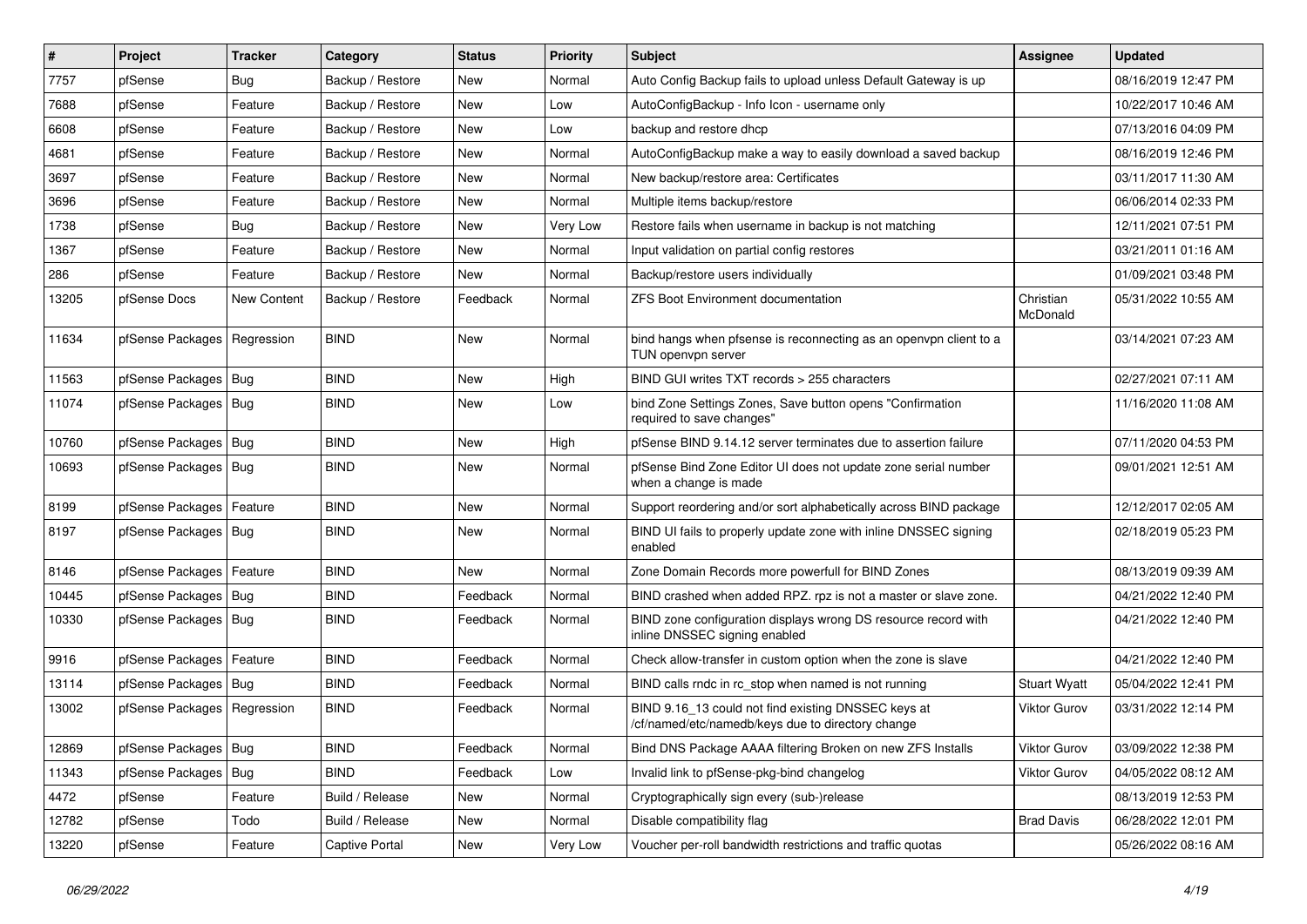| $\vert$ # | Project | <b>Tracker</b> | Category              | <b>Status</b>                 | <b>Priority</b> | Subject                                                                           | <b>Assignee</b>   | <b>Updated</b>      |
|-----------|---------|----------------|-----------------------|-------------------------------|-----------------|-----------------------------------------------------------------------------------|-------------------|---------------------|
| 13219     | pfSense | Feature        | <b>Captive Portal</b> | New                           | Very Low        | Enable/Disable single voucher roll                                                |                   | 05/26/2022 08:14 AM |
| 12730     | pfSense | Bug            | <b>Captive Portal</b> | New                           | Normal          | RADIUS accounting does not work if WAN is down                                    |                   | 01/26/2022 05:13 AM |
| 12648     | pfSense | <b>Bug</b>     | <b>Captive Portal</b> | New                           | Normal          | Undocumented variables 'listenporthttp' and 'listenporthttps'                     |                   | 12/28/2021 10:44 AM |
| 12467     | pfSense | <b>Bug</b>     | <b>Captive Portal</b> | New                           | Normal          | CP error on client disconnect after reboot                                        |                   | 10/17/2021 05:35 AM |
| 12357     | pfSense | Bug            | <b>Captive Portal</b> | New                           | Normal          | Captive Portal popup Logout button loads full login page in popup<br>when clicked |                   | 10/27/2021 12:10 PM |
| 11379     | pfSense | Feature        | Captive Portal        | New                           | Normal          | <b>Template Roll Printer</b>                                                      |                   | 02/07/2021 05:26 AM |
| 11189     | pfSense | Feature        | <b>Captive Portal</b> | New                           | Normal          | Captive Portal - Tarpit option                                                    |                   | 12/23/2020 06:44 PM |
| 9627      | pfSense | Feature        | <b>Captive Portal</b> | New                           | Normal          | Captive Portal only shows authenticated users                                     |                   | 08/14/2019 02:48 PM |
| 7971      | pfSense | Feature        | <b>Captive Portal</b> | New                           | Normal          | Allow import, export and synchronization of MACs under Captive<br>Portal service  |                   | 10/19/2017 04:56 AM |
| 6956      | pfSense | Feature        | Captive Portal        | New                           | Normal          | Allow more control over concurrent logins                                         |                   | 11/23/2016 12:01 PM |
| 4724      | pfSense | Feature        | <b>Captive Portal</b> | New                           | Low             | Captive Portal Status Add Client Hostname                                         |                   | 05/22/2015 08:38 AM |
| 3053      | pfSense | Feature        | <b>Captive Portal</b> | New                           | Normal          | Automatically add DHCP static addresses to CP passthru-mac                        |                   | 06/21/2013 11:54 AM |
| 2963      | pfSense | Feature        | <b>Captive Portal</b> | New                           | Normal          | Captive Portal MAC authentication request                                         |                   | 08/22/2017 09:09 PM |
| 2573      | pfSense | Feature        | <b>Captive Portal</b> | New                           | Normal          | Captive Portal support of RADIUS POD (Packet of Disconnect)                       |                   | 10/17/2016 03:14 AM |
| 2545      | pfSense | Feature        | <b>Captive Portal</b> | New                           | Low             | CaptivePortal: Custom "Re-authenticate every x minutes"                           |                   | 07/08/2012 05:21 PM |
| 2025      | pfSense | Feature        | <b>Captive Portal</b> | New                           | Normal          | Captive Portal: Easy accessible Logout page instead of Logout<br>pop-up window    |                   | 02/06/2016 04:59 AM |
| 1924      | pfSense | Feature        | Captive Portal        | New                           | Normal          | Ability of CP's allowed IP addresses to use aliases                               |                   | 07/26/2018 04:28 AM |
| 385       | pfSense | Feature        | Captive Portal        | New                           | Normal          | Reverse captive portal                                                            |                   | 08/13/2019 12:23 PM |
| 1675      | pfSense | Bug            | <b>Captive Portal</b> | New                           | Normal          | Captive portal logout problems with pop-up blockers.                              | Jared Dillard     | 03/28/2016 01:37 PM |
| 3377      | pfSense | Feature        | <b>Captive Portal</b> | New                           | Normal          | OAuth2 authentication in captive portal                                           | Jim Thompson      | 10/19/2020 09:13 AM |
| 9970      | pfSense | Feature        | <b>Captive Portal</b> | New                           | Low             | Captive Portal and SAML2 Integration                                              | Mauro Braggio     | 10/12/2020 07:39 AM |
| 1831      | pfSense | Feature        | <b>Captive Portal</b> | New                           | Normal          | Captive portal IPv6 support                                                       | Reid<br>Linnemann | 06/28/2022 12:01 PM |
| 7553      | pfSense | <b>Bug</b>     | <b>Captive Portal</b> | Confirmed                     | Very Low        | Captive portal on a parent interface blocks traffic on VLAN interfaces<br>too     |                   | 08/19/2018 03:15 PM |
| 5658      | pfSense | <b>Bug</b>     | <b>Captive Portal</b> | Confirmed                     | Low             | Files with the same name cannot be uploaded to multiple captive<br>portal zones   |                   | 12/18/2015 07:19 PM |
| 13226     | pfSense | <b>Bug</b>     | Captive Portal        | Confirmed                     | Normal          | Captive Portal doesn't disconnect established OpenVPN link                        | Reid<br>Linnemann | 05/30/2022 10:38 AM |
| 13215     | pfSense | <b>Bug</b>     | Captive Portal        | Assigned                      | Normal          | Allowed MAC/IP/Hostname traffic counts for authorized users                       | Reid<br>Linnemann | 05/31/2022 05:31 PM |
| 13272     | pfSense | Bug            | Captive Portal        | <b>Pull Request</b><br>Review | Very Low        | Voucher CSV output has leading space before voucher code                          | Jim Pingle        | 06/28/2022 12:01 PM |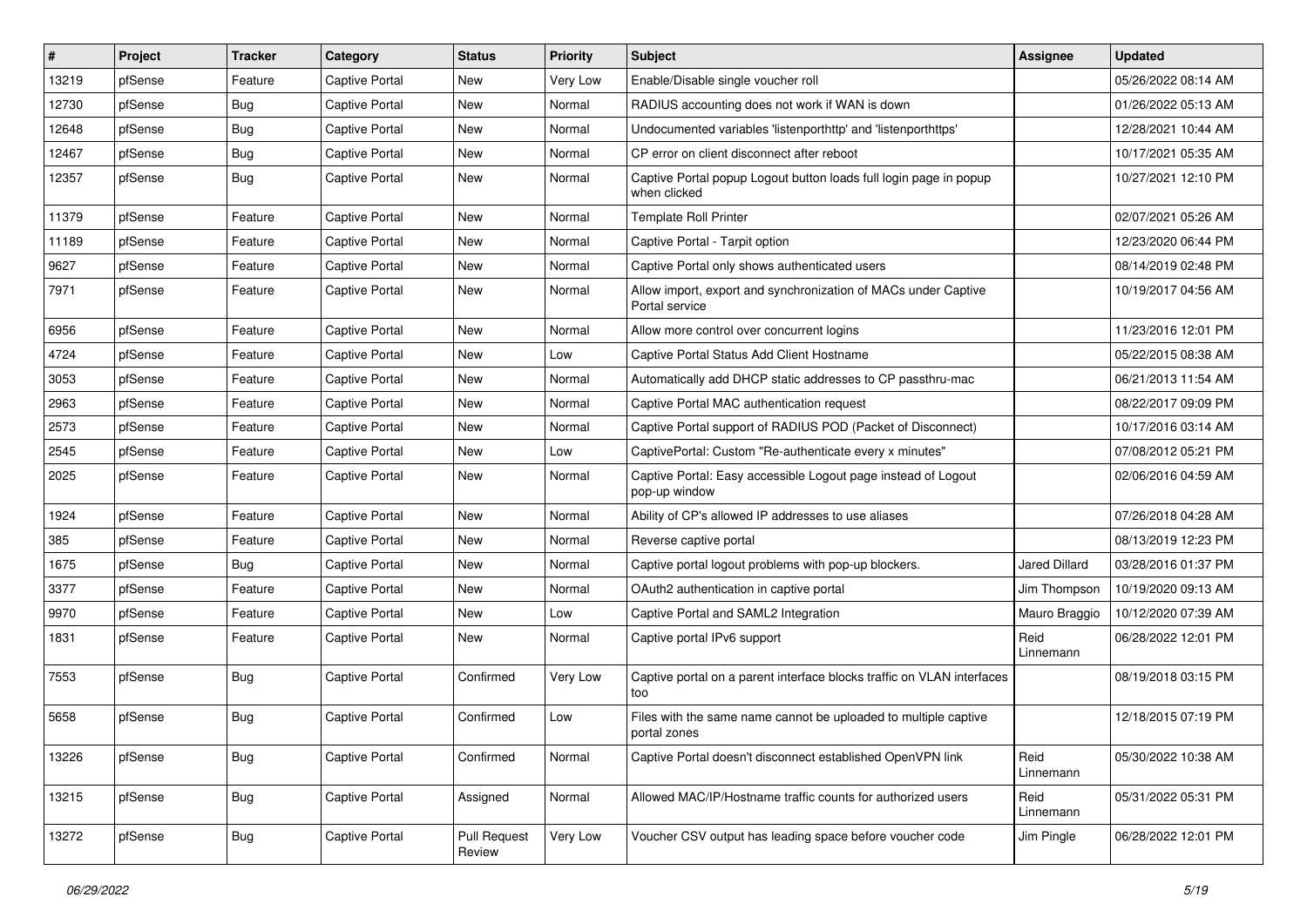| $\vert$ # | Project                    | <b>Tracker</b> | Category       | <b>Status</b>                 | <b>Priority</b> | <b>Subject</b>                                                                                                          | <b>Assignee</b> | <b>Updated</b>      |
|-----------|----------------------------|----------------|----------------|-------------------------------|-----------------|-------------------------------------------------------------------------------------------------------------------------|-----------------|---------------------|
| 13290     | pfSense                    | Regression     | Captive Portal | Feedback                      | Normal          | My PfSense version 2.7 is returning the error "dummynet bad switch<br>21" every time I activate my Captive Portals (7). |                 | 06/27/2022 10:19 PM |
| 13229     | pfSense Docs               | Todo           | Captive Portal | Feedback                      | Normal          | Update documentation for IPFW to PF transition for Limiters and<br>Captive Portal                                       | Jim Pingle      | 05/27/2022 03:04 PM |
| 13110     | pfSense                    | <b>Bug</b>     | CARP           | <b>New</b>                    | Very Low        | changing CARP VIP address does not update outbound NAT<br>interface IP                                                  |                 | 05/03/2022 02:52 PM |
| 8567      | pfSense                    | Bug            | CARP           | <b>New</b>                    | Normal          | Using IPv6 VIP alias for services may affect CARP IPv6 VIP work                                                         |                 | 06/12/2018 01:26 PM |
| 8566      | pfSense                    | <b>Bug</b>     | CARP           | <b>New</b>                    | Normal          | Wrong IPv6 source in NS request in case using of IPv6 alias                                                             |                 | 06/12/2018 01:26 PM |
| 7648      | pfSense                    | <b>Bug</b>     | CARP           | New                           | Very Low        | SPAN ports on an interface renders CARP HA inoperative                                                                  |                 | 06/14/2017 09:19 PM |
| 5849      | pfSense                    | <b>Bug</b>     | CARP           | New                           | Normal          | Routing fail on CARP IPsec                                                                                              |                 | 12/18/2021 04:41 PM |
| 2218      | pfSense                    | Feature        | CARP           | <b>New</b>                    | Normal          | Ability to delay CARP master status at boot time                                                                        |                 | 03/03/2021 11:57 AM |
| 2099      | pfSense                    | Todo           | CARP           | New                           | Normal          | Remove "queue" from CARP traffic                                                                                        |                 | 01/19/2012 10:59 AM |
| 8100      | pfSense                    | Bug            | CARP           | <b>New</b>                    | Normal          | pfsync Initially Deletes States on Primary for Connections<br>Established through Secondary                             | Luiz Souza      | 02/08/2022 12:59 PM |
| 4845      | pfSense                    | Bug            | CARP           | Confirmed                     | High            | CARP preemption doesn't switch to backup where connectivity<br>between systems is lost but not NIC link                 |                 | 07/28/2015 07:55 AM |
| 13063     | pfSense Packages   Feature |                | Cellular       | <b>Pull Request</b><br>Review | Normal          | Cellular package shall support more modems and NMEA port                                                                |                 | 05/06/2022 02:38 PM |
| 10796     | pfSense Packages           | Feature        | Cellular       | Feedback                      | Normal          | Huawei ME909u-521 support                                                                                               |                 | 04/21/2022 12:40 PM |
| 13305     | pfSense                    | Feature        | Certificates   | <b>New</b>                    | Normal          | Certificate Revocation page should show expiration date                                                                 |                 | 06/27/2022 10:26 AM |
| 12894     | pfSense Plus               | <b>Bug</b>     | Certificates   | New                           | Low             | duplicating freshly created certificates through refreshing                                                             |                 | 03/03/2022 02:35 PM |
| 12737     | pfSense                    | Bug            | Certificates   | <b>New</b>                    | Normal          | CApath is not defined by default in curl                                                                                |                 | 06/28/2022 12:01 PM |
| 11203     | pfSense                    | <b>Bug</b>     | Certificates   | <b>New</b>                    | Normal          | certificate manager very slow                                                                                           |                 | 12/31/2020 11:57 AM |
| 10258     | pfSense                    | Feature        | Certificates   | <b>New</b>                    | Very Low        | allow to sign CA                                                                                                        |                 | 02/20/2020 04:20 AM |
| 7289      | pfSense                    | Bug            | Certificates   | <b>New</b>                    | Low             | Generating 4096bit Certificate                                                                                          |                 | 08/14/2019 09:56 AM |
| 2276      | pfSense                    | Feature        | Certificates   | New                           | Normal          | Remote CRL fetch support                                                                                                |                 | 02/06/2016 04:14 AM |
| 1268      | pfSense                    | Feature        | Certificates   | <b>New</b>                    | Normal          | Allow mass renewing of certs                                                                                            |                 | 11/01/2019 03:17 PM |
| 9889      | pfSense                    | <b>Bug</b>     | Certificates   | <b>New</b>                    | Very Low        | CRL check for Intermediate CA CRLs fails                                                                                | Jim Pingle      | 11/08/2019 11:03 AM |
| 1257      | pfSense                    | Feature        | Certificates   | <b>Pull Request</b><br>Review | Normal          | Handle encypted CA/Certificate private keys                                                                             |                 | 10/12/2020 07:12 AM |
| 13291     | pfSense Docs               | Todo           | Configuration  | <b>New</b>                    | Low             | Notification documentation                                                                                              |                 | 06/21/2022 10:22 AM |
| 12402     | pfSense Docs               | Todo           | Configuration  | New                           | Normal          | Feedback on Configuration - Advanced Configuration Options -<br><b>Notifications</b>                                    |                 | 09/24/2021 12:46 AM |
| 12098     | pfSense Docs               | Correction     | Configuration  | <b>New</b>                    | Normal          | Feedback on pfSense Configuration Recipes - Accessing a<br>CPE/Modem from Inside the Firewall                           |                 | 07/02/2021 02:30 AM |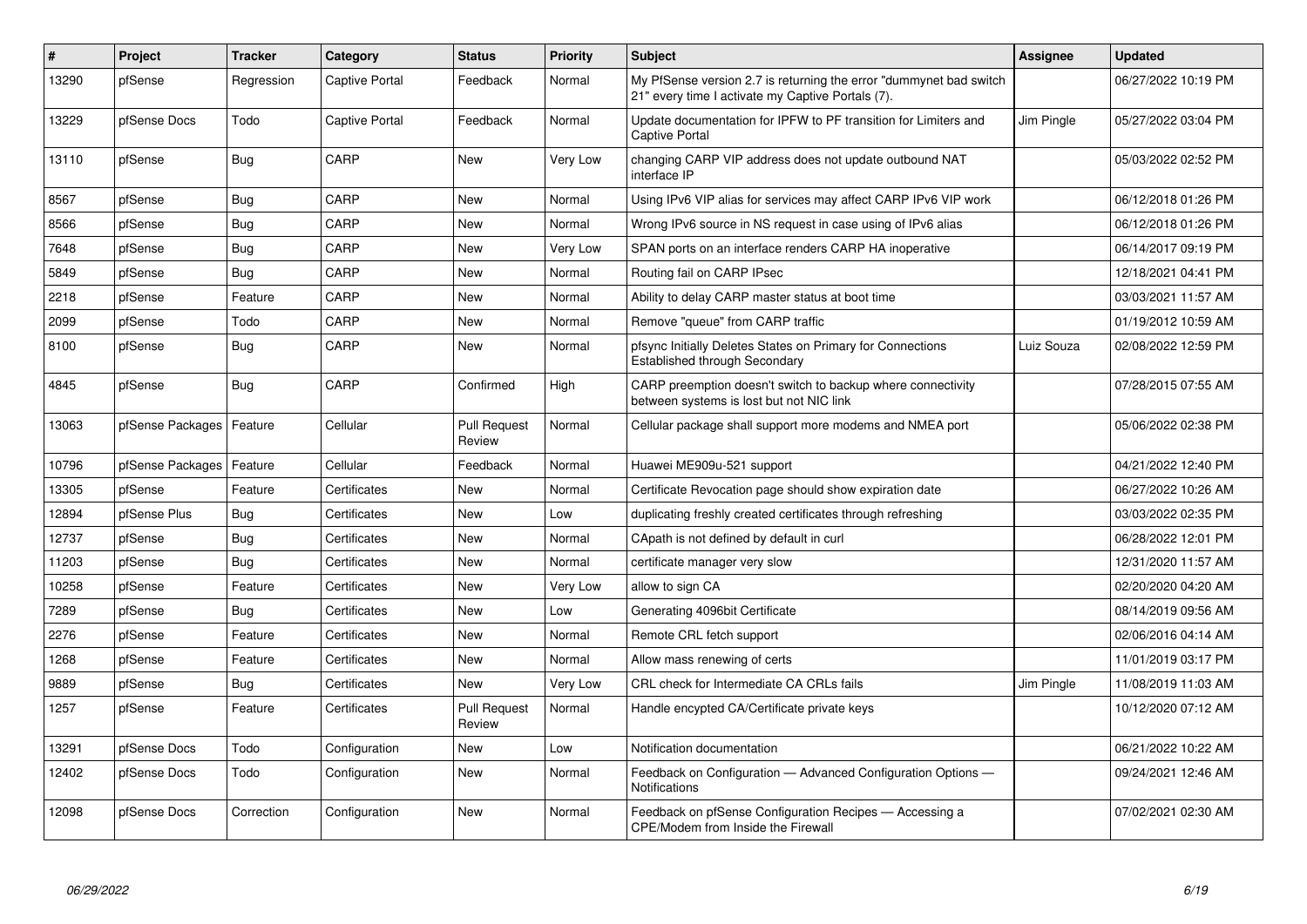| $\#$  | Project                | <b>Tracker</b> | Category                 | <b>Status</b>                 | <b>Priority</b> | Subject                                                                                                               | Assignee             | <b>Updated</b>      |
|-------|------------------------|----------------|--------------------------|-------------------------------|-----------------|-----------------------------------------------------------------------------------------------------------------------|----------------------|---------------------|
| 13288 | pfSense                | Bug            | Configuration<br>Backend | New                           | Normal          | Encode FreeRADIUS Custom Options                                                                                      |                      | 06/20/2022 10:36 AM |
| 13287 | pfSense                | Feature        | Configuration<br>Backend | <b>New</b>                    | Normal          | Encode OpenVPN Custom Options                                                                                         |                      | 06/20/2022 10:33 AM |
| 12483 | pfSense                | Bug            | Configuration<br>Backend | <b>New</b>                    | Normal          | GUI creates inconsistent config.xml                                                                                   |                      | 10/23/2021 06:48 AM |
| 10833 | pfSense                | <b>Bug</b>     | Configuration<br>Backend | <b>New</b>                    | Normal          | unbound exits on configuration error when link status flaps on LAN<br>interface                                       |                      | 08/13/2020 11:53 PM |
| 6398  | pfSense                | <b>Bug</b>     | Configuration<br>Backend | <b>New</b>                    | Normal          | If config cannot be loaded due to corruption or bug, it isn't handled<br>gracefully (just stops)                      |                      | 08/13/2019 01:23 PM |
| 5902  | pfSense                | Todo           | Configuration<br>Backend | <b>New</b>                    | Normal          | Use a common place for default values                                                                                 |                      | 08/13/2019 12:53 PM |
| 3895  | pfSense                | Feature        | Configuration<br>Backend | <b>New</b>                    | Normal          | Timeout for "Apply change"                                                                                            |                      | 01/25/2021 08:07 AM |
| 13249 | pfSense                | Bug            | Console Menu             | <b>New</b>                    | Normal          | Running playback comands multiple times results in PHP error                                                          |                      | 06/06/2022 07:02 AM |
| 7747  | pfSense                | Feature        | Console Menu             | <b>New</b>                    | Normal          | Minor UI Tweak: Make hitting enter on the console (esp via SSH)<br>should not log you out, but simply redraw the menu |                      | 08/01/2017 04:03 PM |
| 6469  | pfSense                | Feature        | Console Menu             | <b>New</b>                    | Normal          | Improve help + self documentation in console PHP shell                                                                |                      | 08/13/2019 01:23 PM |
| 2693  | pfSense                | Feature        | Console Menu             | <b>New</b>                    | Normal          | Allow mapping mapping non-physical interfaces via console                                                             | <b>Mathieu Simon</b> | 11/27/2012 03:00 PM |
| 13258 | pfSense                | <b>Bug</b>     | Console Menu             | <b>Pull Request</b><br>Review | Low             | secret menu option 100                                                                                                | Jim Pingle           | 06/28/2022 12:01 PM |
| 13268 | pfSense                | Todo           | Console Menu             | Ready To Test                 | Normal          | columns don't align nicely in console with medium-long interface<br>names                                             |                      | 06/12/2022 10:32 PM |
| 11970 | pfSense Packages   Bug |                | Coreboot                 | New                           | Normal          | Netgate Firmware Upgrade Doesn't Work on XG-2758                                                                      |                      | 04/21/2022 12:39 PM |
| 13309 | pfSense Packages       | Bug            | Cron                     | Feedback                      | Normal          | Cron validation prevents special strings such as @reboot                                                              | Jim Pingle           | 06/28/2022 08:22 AM |
| 13074 | pfSense Plus           | <b>Bug</b>     | Cryptographic<br>Modules | New                           | Normal          | AES-GCM with SafeXcel on Netgate 2100 causes MBUF overload                                                            |                      | 06/12/2022 11:14 AM |
| 12658 | pfSense Packages       | Feature        | darkstat                 | <b>New</b>                    | Normal          | Adding prometheus metrics to darkstat                                                                                 |                      | 05/27/2022 09:44 PM |
| 13168 | pfSense                | Feature        | Dashboard                | <b>New</b>                    | Low             | Multiple Dashboard views for a single user                                                                            |                      | 05/16/2022 07:53 AM |
| 11759 | pfSense                | Bug            | Dashboard                | New                           | Normal          | Traffic graphs on dashboard double upload on pppoe links                                                              |                      | 12/30/2021 04:00 AM |
| 10401 | pfSense                | Feature        | Dashboard                | <b>New</b>                    | Normal          | Request: ability to sort/separate stopped/running Service(s) on<br>Dashboard -> Services Status widget                |                      | 03/31/2020 04:48 PM |
| 10395 | pfSense                | Feature        | Dashboard                | New                           | Low             | Add Dashboard System Information support for more PC Engines<br><b>APU</b> boards                                     |                      | 02/17/2022 01:02 AM |
| 10280 | pfSense                | Feature        | Dashboard                | New                           | Low             | <b>DHCP Leases widget</b>                                                                                             |                      | 11/07/2020 09:18 PM |
| 9677  | pfSense                | <b>Bug</b>     | Dashboard                | New                           | Normal          | Dashboard hangs when widget needs data from a remote host which<br>is down                                            |                      | 08/13/2019 09:15 AM |
| 9353  | pfSense                | Bug            | Dashboard                | New                           | Low             | PHPSession errors from limited access to dashboard and widgets                                                        |                      | 10/06/2020 09:31 AM |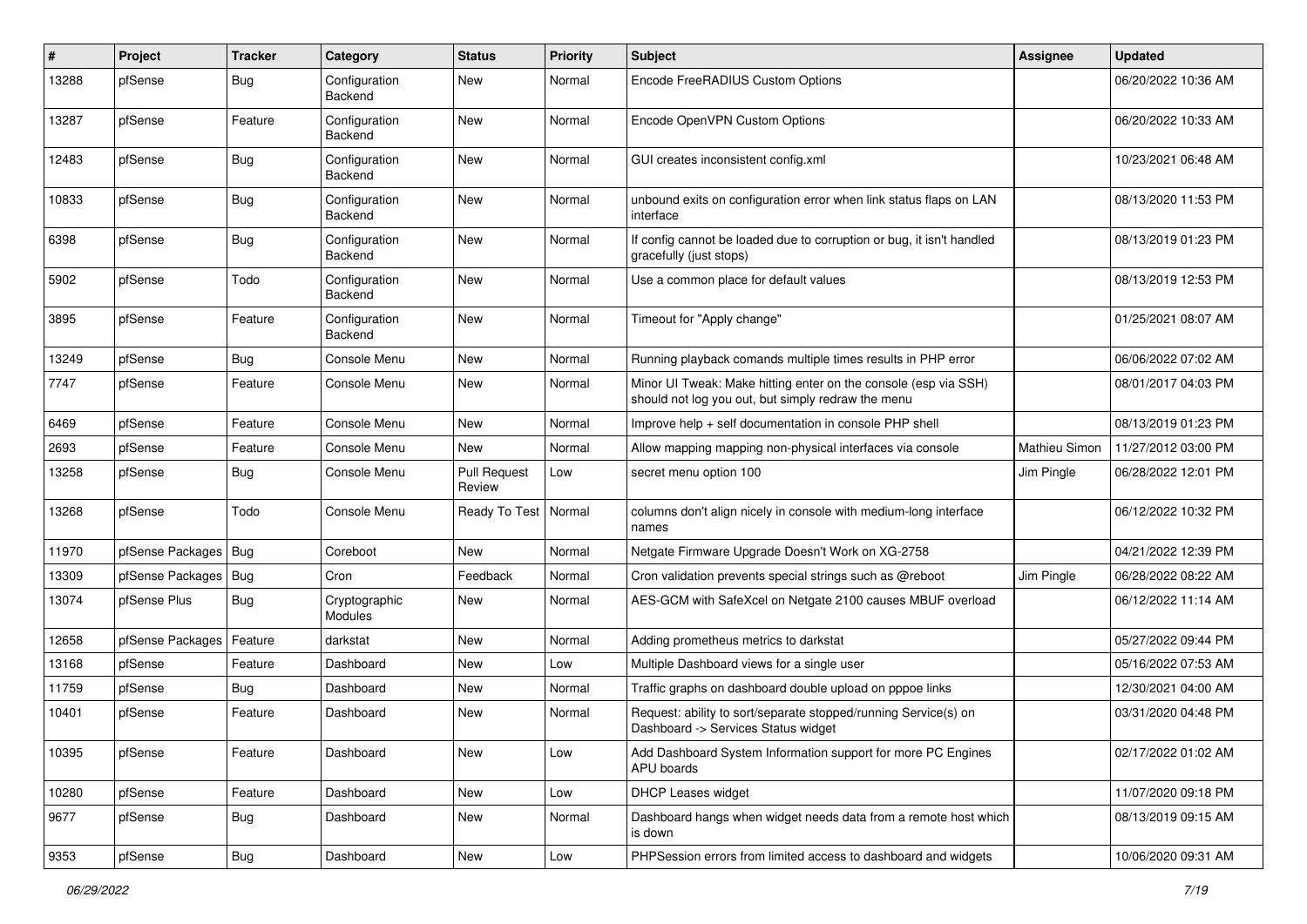| $\vert$ # | Project      | <b>Tracker</b> | Category        | <b>Status</b>                 | <b>Priority</b> | Subject                                                                                          | <b>Assignee</b> | <b>Updated</b>      |
|-----------|--------------|----------------|-----------------|-------------------------------|-----------------|--------------------------------------------------------------------------------------------------|-----------------|---------------------|
| 8458      | pfSense      | Feature        | Dashboard       | New                           | Low             | Allow reordering of interface widget                                                             |                 | 08/14/2019 10:52 AM |
| 8157      | pfSense      | Bug            | Dashboard       | <b>New</b>                    | Very Low        | Traffic Graph clutter from time to time                                                          |                 | 12/03/2017 06:40 AM |
| 7974      | pfSense      | Feature        | Dashboard       | New                           | Normal          | <b>ZFS RAID Monitor Not available</b>                                                            |                 | 08/20/2019 01:34 PM |
| 7934      | pfSense      | Feature        | Dashboard       | <b>New</b>                    | Very Low        | format support phone# for international use                                                      |                 | 10/12/2017 04:38 PM |
| 7857      | pfSense      | <b>Bug</b>     | Dashboard       | New                           | Very Low        | Interfaces Widget U/I fails to wrap IPV6 addresses when the string is<br>too wide for the widget |                 | 08/13/2019 09:15 AM |
| 7788      | pfSense      | Bug            | Dashboard       | <b>New</b>                    | Low             | Irregular updating of widgets like cpu/uptime on system widget.                                  |                 | 08/21/2019 09:03 AM |
| 7182      | pfSense      | Feature        | Dashboard       | <b>New</b>                    | Normal          | Break up System Widget on the Dashboard                                                          |                 | 08/21/2019 08:59 AM |
| 7113      | pfSense      | <b>Bug</b>     | Dashboard       | <b>New</b>                    | Normal          | Interface name in Traffic Graphs                                                                 |                 | 12/31/2021 05:40 PM |
| 6390      | pfSense      | Todo           | Dashboard       | <b>New</b>                    | Low             | Autoscale from Traffic Graph not correct size (big graphs)                                       |                 | 05/23/2016 01:38 PM |
| 5567      | pfSense      | Feature        | Dashboard       | New                           | Low             | CARP status widget does not update in real time                                                  |                 | 08/20/2019 03:33 PM |
| 4646      | pfSense      | Feature        | Dashboard       | <b>New</b>                    | Normal          | Recover valuable vertical screen real estate in dashboard                                        |                 | 04/20/2015 07:46 PM |
| 3411      | pfSense      | <b>Bug</b>     | Dashboard       | <b>New</b>                    | Low             | Interfaces and statistics dashboard widgets very slow with large<br>numbers of interfaces        |                 | 01/24/2014 02:09 AM |
| 2479      | pfSense      | Feature        | Dashboard       | <b>New</b>                    | Normal          | Allow reordering of the traffic graphs on the dashboard                                          |                 | 06/08/2012 04:13 PM |
| 7387      | pfSense      | <b>Bug</b>     | Dashboard       | New                           | Low             | New Traffic Graph in dashboard resets inverted view to normal view                               | Jared Dillard   | 12/11/2021 08:14 PM |
| 13165     | pfSense      | Feature        | Dashboard       | <b>Pull Request</b><br>Review | Normal          | Feat: live update for Services dashboard widget                                                  |                 | 05/15/2022 01:48 AM |
| 12673     | pfSense      | Bug            | Dashboard       | <b>Pull Request</b><br>Review | Normal          | Firewall Logs Widget fails to update at intervals below 5 seconds.                               | Viktor Gurov    | 06/28/2022 12:01 PM |
| 7244      | pfSense      | Feature        | Developer Tools | New                           | Normal          | Publish pfsense as a Vagrant Basebox                                                             |                 | 01/29/2019 04:09 AM |
| 1219      | pfSense      | Feature        | Developer Tools | <b>New</b>                    | Low             | Ship DTRACE enabled kernels in the images                                                        |                 | 07/26/2017 03:14 AM |
| 11471     | pfSense Docs | Todo           | Development     | <b>New</b>                    | Low             | Feedback on Development - Developing Packages                                                    | Jim Pingle      | 02/19/2021 02:52 PM |
| 11071     | pfSense Docs | New Content    | <b>DHCP</b>     | New                           | Normal          | Feedback on Services - IPv6 Router Advertisements                                                | Jim Pingle      | 12/08/2020 09:25 AM |
| 8852      | pfSense Docs | Correction     | <b>DHCP</b>     | <b>New</b>                    | Normal          | [feedback form] Unclear about "Client Identifier" in a static mapping                            | Jim Pingle      | 09/23/2020 02:30 PM |
| 13273     | pfSense      | <b>Bug</b>     | DHCP (IPv4)     | <b>New</b>                    | Normal          | dhclient can use conflicting recorded leases                                                     |                 | 06/14/2022 11:07 AM |
| 13263     | pfSense      | <b>Bug</b>     | DHCP (IPv4)     | <b>New</b>                    | Low             | Deleting a static DHCP entry when the related IP is not in the arp<br>table spams the log        |                 | 06/10/2022 11:18 AM |
| 13256     | pfSense      | Feature        | DHCP (IPv4)     | <b>New</b>                    | Normal          | Better handling of duplicate IPs in static DHCP assignments                                      |                 | 06/11/2022 04:51 PM |
| 12922     | ptSense      | Bug            | DHCP (IPv4)     | New                           | Normal          | Classless static routes received on DHCP WAN can override chosen<br>default gateway              |                 | 03/28/2022 10:08 AM |
| 12070     | pfSense      | Bug            | DHCP (IPv4)     | New                           | Low             | <b>VLAN0 for WAN DHCP</b>                                                                        |                 | 12/23/2021 04:31 PM |
| 12067     | pfSense      | <b>Bug</b>     | DHCP (IPv4)     | New                           | Very Low        | <b>DHCP Monitoring Statistics Error</b>                                                          |                 | 06/21/2021 08:39 AM |
| 11004     | pfSense      | Feature        | DHCP (IPv4)     | New                           | Low             | DHCP reservations with no IP address show entries in DHCP leases                                 |                 | 10/26/2020 07:22 AM |
| 10802     | pfSense      | Feature        | DHCP (IPv4)     | New                           | Very Low        | Seperator for DHCP Static Mapped leases                                                          |                 | 07/31/2020 10:30 AM |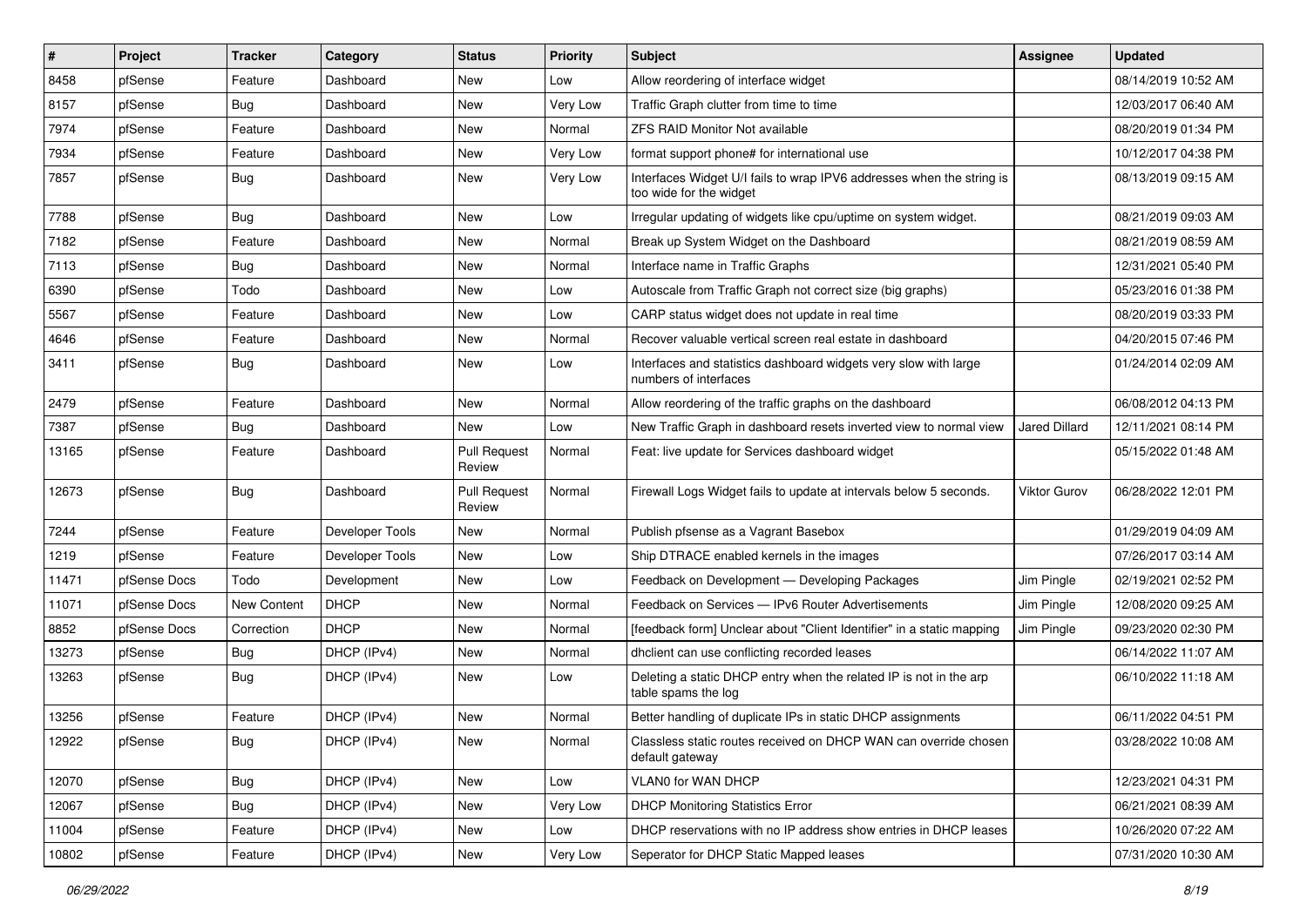| $\vert$ # | Project | <b>Tracker</b> | Category    | <b>Status</b> | <b>Priority</b> | Subject                                                                                                                            | Assignee             | <b>Updated</b>      |
|-----------|---------|----------------|-------------|---------------|-----------------|------------------------------------------------------------------------------------------------------------------------------------|----------------------|---------------------|
| 10345     | pfSense | Feature        | DHCP (IPv4) | <b>New</b>    | Normal          | DHCP lease distinction between online and offline                                                                                  |                      | 03/16/2020 07:56 AM |
| 10250     | pfSense | Feature        | DHCP (IPv4) | New           | Very Low        | DHCP lease view by interface                                                                                                       |                      | 02/11/2020 07:47 AM |
| 9732      | pfSense | Feature        | DHCP (IPv4) | New           | Normal          | System UTC time offset in DHCP Option 2                                                                                            |                      | 09/06/2019 08:39 PM |
| 9343      | pfSense | <b>Bug</b>     | DHCP (IPv4) | New           | Normal          | diag arp.php times out with large DHCPD leases table                                                                               |                      | 08/14/2019 01:19 PM |
| 9130      | pfSense | Feature        | DHCP (IPv4) | <b>New</b>    | Normal          | Request ID [#INC-16195]: DHCP - PXE Boot                                                                                           |                      | 09/10/2020 01:39 PM |
| 8879      | pfSense | Feature        | DHCP (IPv4) | New           | Very Low        | DHCP options ADD force options                                                                                                     |                      | 09/07/2018 09:14 AM |
| 8614      | pfSense | Bug            | DHCP (IPv4) | New           | Normal          | Cannot remove Additional BOOTP/DHCP Options                                                                                        |                      | 08/21/2019 09:15 AM |
| 8330      | pfSense | Feature        | DHCP (IPv4) | <b>New</b>    | Normal          | add options for ddns-local-address statements                                                                                      |                      | 04/27/2021 12:31 PM |
| 7441      | pfSense | Feature        | DHCP (IPv4) | New           | Low             | Display start/end times for Static Mapping leases on DHCP<br>Leases/DHCPv6 Leases                                                  |                      | 08/21/2019 10:48 AM |
| 7405      | pfSense | Feature        | DHCP (IPv4) | New           | Normal          | Ability to add dhcp host reservations from "Diagnostics -> ARP table"                                                              |                      | 10/12/2020 08:22 AM |
| 7172      | pfSense | <b>Bug</b>     | DHCP (IPv4) | New           | Normal          | Sorting by hostname in Services > DHCP Server > LAN should be<br>"natural" (alphanumeric friendly)                                 |                      | 08/20/2019 03:47 PM |
| 6960      | pfSense | Feature        | DHCP (IPv4) | <b>New</b>    | Normal          | Consider replacing ISC DHCP server with KEA DHCP                                                                                   |                      | 09/24/2020 01:59 PM |
| 6615      | pfSense | Feature        | DHCP (IPv4) | New           | Normal          | new DHCP server option                                                                                                             |                      | 08/13/2019 01:39 PM |
| 6544      | pfSense | Feature        | DHCP (IPv4) | <b>New</b>    | Very Low        | RFC 3046 DHCP Option 82 support (and RFC 3315/4649/4580 for<br>IPv6                                                                |                      | 07/13/2020 02:14 AM |
| 5080      | pfSense | Feature        | DHCP (IPv4) | <b>New</b>    | Normal          | Settings tab under Services>DHCP Server                                                                                            |                      | 08/13/2019 12:53 PM |
| 4899      | pfSense | Feature        | DHCP (IPv4) | New           | Normal          | Additional BOOTP/DHCP Options should allow a force option                                                                          |                      | 01/02/2018 02:24 PM |
| 3771      | pfSense | <b>Bug</b>     | DHCP (IPv4) | New           | Normal          | Webinterface and dhcpdcrashes with 500+ static leases                                                                              |                      | 08/21/2019 09:26 AM |
| 3534      | pfSense | Feature        | DHCP (IPv4) | <b>New</b>    | Normal          | DDNS using arbitrary zone primary                                                                                                  |                      | 07/08/2014 11:40 AM |
| 3404      | pfSense | Bug            | DHCP (IPv4) | New           | Normal          | DHCP Server Fails to Start on Interfaces that are Slow to Come<br><b>Online During Boot</b>                                        |                      | 02/11/2014 05:09 PM |
| 2983      | pfSense | Feature        | DHCP (IPv4) | <b>New</b>    | Normal          | DHCPD: Add vendor-class-identifier and MAC-OIDs                                                                                    |                      | 05/29/2020 09:24 PM |
| 2774      | pfSense | Feature        | DHCP (IPv4) | New           | Normal          | Extend DHCP Pools code to allow using different subnets                                                                            |                      | 08/19/2019 10:27 AM |
| 2323      | pfSense | Feature        | DHCP (IPv4) | <b>New</b>    | Low             | GUI doesn't allow to configure DHCP server to serve IP addresses<br>belonging to subnets wich are not associated with an interface |                      | 08/19/2019 10:27 AM |
| 13250     | pfSense | Todo           | DHCP (IPv4) | <b>New</b>    | Very Low        | Clean up DHCP Server option language                                                                                               | Jim Pingle           | 06/28/2022 12:01 PM |
| 4451      | pfSense | <b>Bug</b>     | DHCP (IPv4) | New           | Low             | Status DHCP Leases shows double entries for static entries without<br>IP address                                                   | <b>Phillip Davis</b> | 05/21/2022 04:55 PM |
| 13217     | pfSense | Bug            | DHCP (IPv4) | New           | Normal          | dhelient using default pid file location which does not exist                                                                      | Viktor Gurov         | 05/26/2022 08:09 AM |
| 6362      | pfSense | Bug            | DHCP (IPv4) | Confirmed     | Normal          | DHCP Client ID not used                                                                                                            |                      | 07/09/2021 06:30 AM |
| 4061      | pfSense | <b>Bug</b>     | DHCP (IPv4) | Confirmed     | Normal          | dhcpd doesn't send client-hostname to peer, breaking DHCP lease<br>registrations w/HA                                              |                      | 02/24/2017 08:58 PM |
| 12959     | pfSense | <b>Bug</b>     | DHCP (IPv4) | Feedback      | Normal          | dhcplease process wrongly update host file if client-hostname is<br>empty                                                          |                      | 03/28/2022 10:26 AM |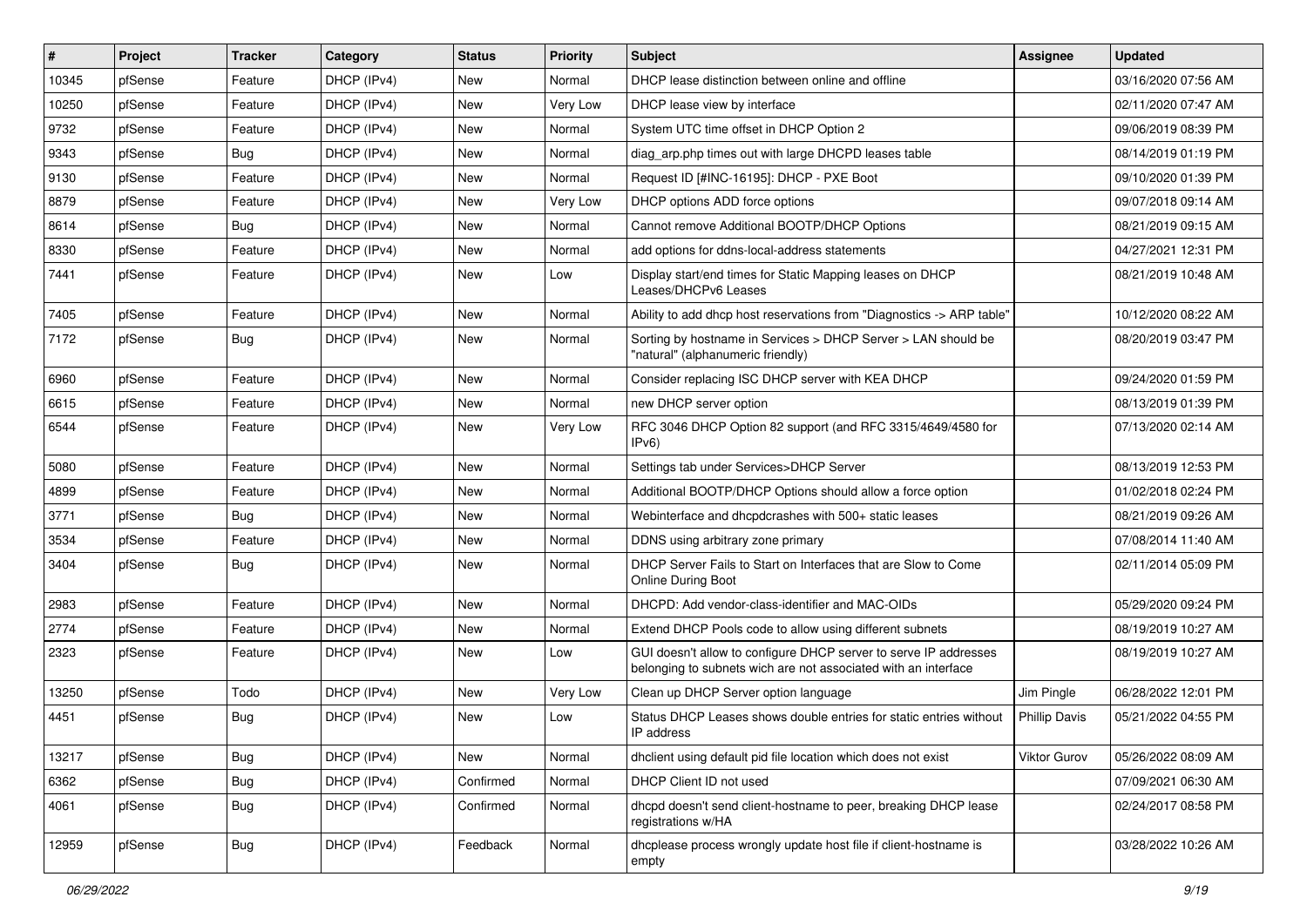| ∦     | Project | <b>Tracker</b> | Category          | <b>Status</b>          | <b>Priority</b> | Subject                                                                                          | <b>Assignee</b>    | <b>Updated</b>                       |
|-------|---------|----------------|-------------------|------------------------|-----------------|--------------------------------------------------------------------------------------------------|--------------------|--------------------------------------|
| 11927 | pfSense | Feature        | DHCP (IPv4)       | Feedback               | Normal          | Allow DHCP not to serve a gateway - small fix                                                    |                    | 01/03/2022 04:17 PM                  |
| 8179  | pfSense | <b>Bug</b>     | DHCP (IPv4)       | Feedback               | Normal          | Incorrect reverse DNS zone in DHCP server config for<br>non-octet-aligned subnet mask            |                    | Renato Botelho   02/09/2022 11:17 PM |
| 13296 | pfSense | Feature        | DHCP (IPv6)       | New                    | Normal          | Add support for DHCP6 OPTION_PD_EXCLUDE (RFC 6603)                                               |                    | 06/24/2022 10:10 PM                  |
| 13253 | pfSense | Bug            | DHCP (IPv6)       | <b>New</b>             | Normal          | 'dhcp6c'' is not restarted when applying settings when multiple<br>WANs are configured for DHCP6 |                    | 06/28/2022 12:01 PM                  |
| 13248 | pfSense | Regression     | DHCP (IPv6)       | <b>New</b>             | Normal          | IPv6 Router Advertisements runs when config.xml does not contain<br>an entry for the interface   |                    | 06/05/2022 07:44 PM                  |
| 13237 | pfSense | <b>Bug</b>     | DHCP (IPv6)       | <b>New</b>             | Normal          | dhcp6c script cannot be executed safely                                                          |                    | 06/01/2022 11:20 AM                  |
| 12823 | pfSense | <b>Bug</b>     | DHCP (IPv6)       | New                    | Normal          | Multiple DHCP6 WAN connections PPPoE interface 'defached'<br>status                              |                    | 02/18/2022 05:39 AM                  |
| 12581 | pfSense | Regression     | DHCP (IPv6)       | <b>New</b>             | Normal          | CARP IPv6 assigned address does not get advertised to endpoints<br>with RADV                     |                    | 12/16/2021 02:34 PM                  |
| 10822 | pfSense | <b>Bug</b>     | DHCP (IPv6)       | New                    | Normal          | Deprecated IPv6 prefix won't be announced as deprecated to clients                               |                    | 08/10/2020 09:23 AM                  |
| 10714 | pfSense | <b>Bug</b>     | DHCP (IPv6)       | <b>New</b>             | Normal          | radvd only gives out the prefix of the "first" IPv6 address of an<br>interface                   |                    | 10/06/2020 01:03 PM                  |
| 9575  | pfSense | Feature        | DHCP (IPv6)       | New                    | Very Low        | RFC 7078 - Distributing Address Selection Policy Using DHCPv6                                    |                    | 08/14/2019 02:39 PM                  |
| 9536  | pfSense | Feature        | DHCP (IPv6)       | <b>New</b>             | Normal          | Support dynamic prefix in DHCPv6 Server                                                          |                    | 05/25/2022 04:27 AM                  |
| 9136  | pfSense | <b>Bug</b>     | DHCP (IPv6)       | <b>New</b>             | High            | IPv6 Tracking Interfaces Lose IPv6 Address in Certain Cases                                      |                    | 04/21/2022 12:39 PM                  |
| 7821  | pfSense | Bug            | DHCP (IPv6)       | <b>New</b>             | Normal          | GIF does not support broadcast                                                                   |                    | 08/29/2017 10:50 AM                  |
| 7734  | pfSense | <b>Bug</b>     | DHCP (IPv6)       | <b>New</b>             | Normal          | Using opton ia pd0 does not renew prefix and prefix get dropped                                  |                    | 07/31/2017 03:46 AM                  |
| 6691  | pfSense | Bug            | DHCP (IPv6)       | New                    | Normal          | dhcp6c quits after only two tries if no response was received                                    |                    | 12/07/2020 04:25 PM                  |
| 6283  | pfSense | Feature        | DHCP (IPv6)       | <b>New</b>             | Normal          | Register DHCPv6 leases with DNS resolver                                                         |                    | 08/21/2019 10:48 AM                  |
| 6051  | pfSense | Bug            | DHCP (IPv6)       | <b>New</b>             | Normal          | DHCPv6 Client Failure for additional WAN Address causes<br>2-seconds-service-restart-loop        |                    | 12/03/2020 01:08 AM                  |
| 5950  | pfSense | Feature        | DHCP (IPv6)       | <b>New</b>             | Normal          | DHCPv6 Server support for PD of PD-obtained networks                                             |                    | 03/04/2016 03:04 AM                  |
| 3185  | pfSense | Feature        | DHCP (IPv6)       | <b>New</b>             | Normal          | Accommodate a DHCPv6 failover-like mechanism                                                     |                    | 11/24/2017 10:44 AM                  |
| 6873  | pfSense | Bug            | DHCP (IPv6)       | <b>New</b>             | Low             | radvd - Too many addresses in RDNSS section when previously<br>using DHCPv6                      | Dominic<br>McKeown | 06/06/2018 10:45 AM                  |
| 7138  | pfSense | Bug            | DHCP (IPv6)       | Assigned               | Normal          | Pfsense wide dhcpv6 client doesn't recognise ifid statement                                      |                    | 04/21/2022 12:39 PM                  |
| 12947 | pfSense | <b>Bug</b>     | DHCP (IPv6)       | Pull Request<br>Review | Normal          | DHCP6 client does not take any action if the interface IPv6 address<br>changes during renewal    |                    | 06/28/2022 12:01 PM                  |
| 12508 | pfSense | Bug            | <b>DHCP Relay</b> | New                    | Normal          | DHCP Relay over VPN                                                                              |                    | 11/06/2021 11:25 AM                  |
| 12120 | pfSense | Feature        | <b>DHCP Relay</b> | New                    | Normal          | Permit several sets of destination DHCP servers in DHCP relay                                    |                    | 07/11/2021 05:41 PM                  |
| 11149 | pfSense | <b>Bug</b>     | <b>DHCP Relay</b> | New                    | Normal          | DHCP relay won't start with DHCP server behind gateway                                           |                    | 03/22/2021 05:13 AM                  |
| 10715 | pfSense | Bug            | <b>DHCP Relay</b> | New                    | Normal          | DHCPv6 relay always uses the "first" IPv6 address of an interface                                |                    | 06/29/2020 05:01 AM                  |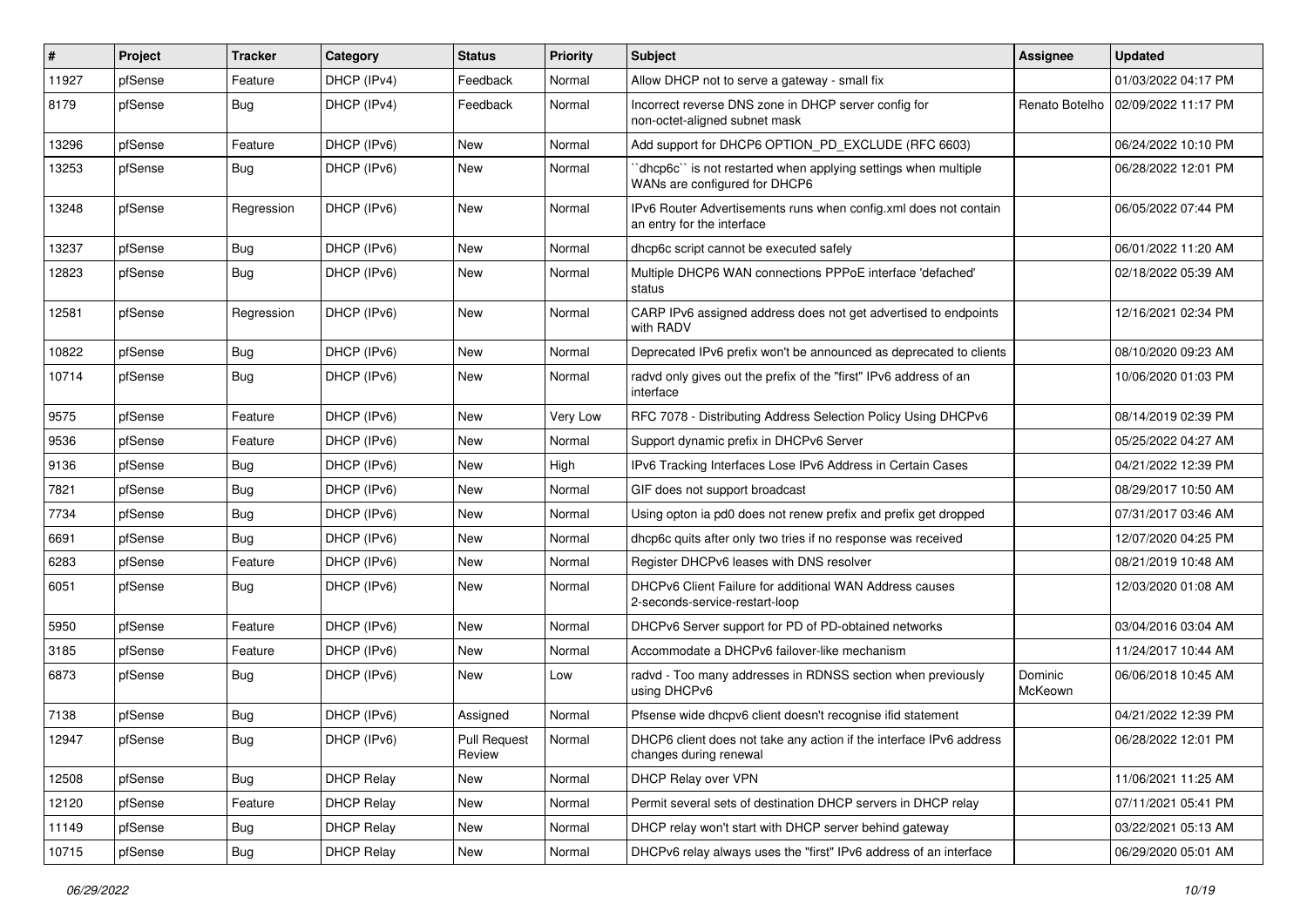| #     | <b>Project</b> | <b>Tracker</b>     | Category             | <b>Status</b>                 | Priority | <b>Subject</b>                                                                             | Assignee   | <b>Updated</b>      |
|-------|----------------|--------------------|----------------------|-------------------------------|----------|--------------------------------------------------------------------------------------------|------------|---------------------|
| 9680  | pfSense        | Feature            | <b>DHCP Relay</b>    | <b>New</b>                    | Normal   | Seperate DHCP Server and relay per interface                                               |            | 02/27/2020 10:47 AM |
| 4680  | pfSense        | <b>Bug</b>         | <b>DHCP Relay</b>    | New                           | Normal   | DHCP relay does not work with DHCP server on other end of<br>OpenVPN tunnel                |            | 05/05/2015 06:55 PM |
| 10904 | pfSense        | Feature            | <b>DHCP Relay</b>    | <b>Pull Request</b><br>Review | Normal   | Support vti interfaces in dhcrelay                                                         | Luiz Souza | 10/12/2020 07:35 AM |
| 12791 | pfSense Docs   | <b>New Content</b> | Diagnostics          | New                           | Normal   | Diagnostic Information for Support (pfSense)                                               |            | 02/13/2022 08:49 PM |
| 12343 | pfSense        | Feature            | Diagnostics          | New                           | Low      | Real time traffic monitoring                                                               |            | 09/06/2021 01:26 PM |
| 11856 | pfSense        | Feature            | Diagnostics          | New                           | Normal   | Replace/add Alias or DNS names for known LAN addresses in the<br>State table               |            | 04/27/2021 08:01 AM |
| 9718  | pfSense        | Feature            | Diagnostics          | New                           | Low      | Make diag_states_summary table sortable                                                    |            | 10/06/2020 09:12 AM |
| 7848  | pfSense        | <b>Bug</b>         | Diagnostics          | New                           | Low      | NDP Table Sort by Expiration Error                                                         |            | 08/26/2019 02:56 PM |
| 7590  | pfSense        | <b>Bug</b>         | Diagnostics          | <b>New</b>                    | Normal   | diag edit do not save when nothing to sae (in directory browse view)                       |            | 05/20/2017 05:04 PM |
| 7589  | pfSense        | Bug                | Diagnostics          | New                           | Normal   | diag_edit.php old print_info_box                                                           |            | 05/20/2017 05:02 PM |
| 7459  | pfSense        | Feature            | Diagnostics          | <b>New</b>                    | Low      | "Refresh" button for Diagnostics/Tables display                                            |            | 08/21/2019 09:27 AM |
| 7442  | pfSense        | Feature            | Diagnostics          | <b>New</b>                    | Low      | Suggestions for Diagnostics / ARP Table and Diagnostics / NDP<br>Table                     |            | 08/21/2019 09:27 AM |
| 6804  | pfSense        | Feature            | Diagnostics          | New                           | Very Low | Add row counter into Diagnostics -> Edit File                                              |            | 08/20/2019 03:44 PM |
| 5556  | pfSense        | Feature            | Diagnostics          | New                           | Normal   | No error when downloading non-existing file on Diagnostics/Execute                         |            | 08/20/2019 03:43 PM |
| 4914  | pfSense        | Feature            | Diagnostics          | <b>New</b>                    | Low      | <b>Packet Capture Settings</b>                                                             |            | 08/20/2019 08:51 AM |
| 4456  | pfSense        | Feature            | Diagnostics          | New                           | Normal   | Packet capture additional filtering options                                                |            | 08/20/2019 03:30 PM |
| 1656  | pfSense        | Feature            | Diagnostics          | <b>New</b>                    | Normal   | Teach pfctl to kill states by port number                                                  |            | 08/21/2019 09:55 AM |
| 3796  | pfSense        | <b>Bug</b>         | Diagnostics          | Confirmed                     | Normal   | States summary fails and is very slow with large state tables                              |            | 12/11/2021 08:03 PM |
| 12757 | pfSense        | Bug                | Diagnostics          | <b>Pull Request</b><br>Review | Very Low | Clean up /etc/inc/filter.inc use of pfctl -F                                               |            | 06/28/2022 12:01 PM |
| 12883 | pfSense Docs   | Todo               | <b>DNS</b>           | New                           | Normal   | Feedback on Services - DNS Resolver - Host Overrides                                       |            | 02/28/2022 07:54 PM |
| 12139 | pfSense        | Feature            | <b>DNS Forwarder</b> | <b>New</b>                    | Normal   | Add support in for specifying a DNSMASQ configuration file                                 |            | 07/16/2021 09:45 PM |
| 7329  | pfSense        | Bug                | <b>DNS Forwarder</b> | New                           | Low      | <b>DHCP Not Updating DNS</b>                                                               |            | 01/21/2022 09:16 PM |
| 2410  | pfSense        | Feature            | <b>DNS Forwarder</b> | New                           | Normal   | Support name based aliasing via CNAMEs or some other<br>mechanism.                         |            | 12/11/2012 09:56 PM |
| 13254 | pfSense        | <b>Bug</b>         | <b>DNS Resolver</b>  | New                           | Normal   | DNS resolver does not update "unbound.conf" file during link down<br>events                |            | 06/28/2022 12:01 PM |
| 12612 | pfSense        | Bug                | <b>DNS Resolver</b>  | <b>New</b>                    | Normal   | DNS Resolver is restarted during every "rc.newwanip" event                                 |            | 06/28/2022 12:01 PM |
| 12551 | pfSense        | Feature            | <b>DNS Resolver</b>  | <b>New</b>                    | Low      | Add ability to set DNS resolver search domain list                                         |            | 12/01/2021 11:18 AM |
| 11921 | pfSense        | Feature            | <b>DNS Resolver</b>  | <b>New</b>                    | Very Low | Feature Request: Compile unbound with EDNS Client Subnet (ECS)<br>module (--enable-subnet) |            | 05/14/2021 07:29 AM |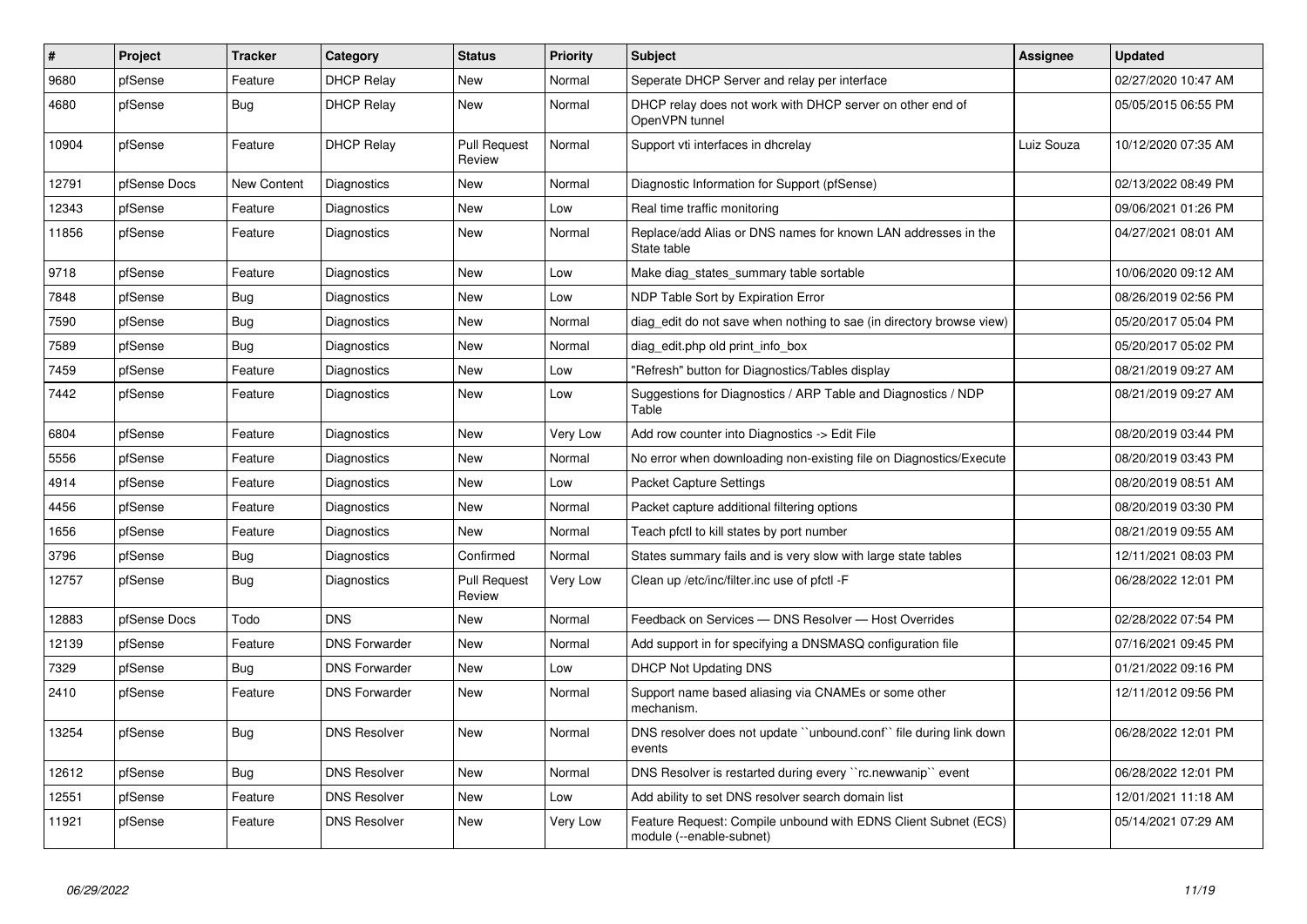| $\vert$ # | Project      | <b>Tracker</b> | Category            | <b>Status</b> | <b>Priority</b> | Subject                                                                                                                       | Assignee   | <b>Updated</b>      |
|-----------|--------------|----------------|---------------------|---------------|-----------------|-------------------------------------------------------------------------------------------------------------------------------|------------|---------------------|
| 10624     | pfSense      | <b>Bug</b>     | <b>DNS Resolver</b> | New           | Normal          | Unbound configuration memory leak with python module + register<br>DHCP leases active                                         |            | 02/26/2021 10:27 AM |
| 10342     | pfSense      | Bug            | <b>DNS Resolver</b> | New           | Normal          | Unbound domain overrides stop resolving periodically. They only<br>resume after the service has been restarted.               |            | 03/13/2020 10:35 AM |
| 10143     | pfSense      | <b>Bug</b>     | <b>DNS Resolver</b> | New           | Normal          | System hostname DNS entry is assigned to the wrong IP on<br>multi-wan setups                                                  |            | 12/31/2019 02:33 PM |
| 9654      | pfSense      | Bug            | <b>DNS Resolver</b> | New           | Normal          | After reboot, the DNS resolver must be restarted before it will<br>advertise the ipv6 DNS address of the router.              |            | 11/20/2020 03:12 AM |
| 9436      | pfSense      | Feature        | <b>DNS Resolver</b> | New           | Normal          | Unbound: enable dnstap support                                                                                                |            | 03/27/2019 07:54 PM |
| 9037      | pfSense      | Bug            | <b>DNS Resolver</b> | New           | Normal          | Unbound not logging to syslog after reboot                                                                                    |            | 10/12/2018 05:09 AM |
| 8236      | pfSense      | Feature        | <b>DNS Resolver</b> | New           | Normal          | Ability to configure "forward-first" and "forward-host" options for more<br>robust domain overrides in DNS Resolver           |            | 12/26/2017 01:26 AM |
| 7852      | pfSense      | Feature        | <b>DNS Resolver</b> | New           | Normal          | Add views support to Unbound GUI                                                                                              |            | 09/11/2017 12:26 PM |
| 7495      | pfSense      | Feature        | <b>DNS Resolver</b> | New           | Low             | Ability to set TTL for local for Unbound host overrides and dhcp<br>leases                                                    |            | 03/06/2018 09:46 AM |
| 7152      | pfSense      | Bug            | <b>DNS Resolver</b> | New           | Normal          | Unbound / DNS Resolver issue if "Register DHCP static mappings in<br>the DNS Resolver" set before wildcard DNS custom options |            | 12/18/2021 04:59 PM |
| 6103      | pfSense      | Feature        | <b>DNS Resolver</b> | New           | Normal          | DNS Resolver Outgoing Interfaces should be able to use Gateway<br>Groups                                                      |            | 10/21/2019 08:02 AM |
| 4798      | pfSense      | Feature        | <b>DNS Resolver</b> | New           | Normal          | Make host and domain overrides available to both DNS Resolver<br>and DNS Forwarder                                            |            | 06/29/2015 02:14 AM |
| 1819      | pfSense      | Bug            | <b>DNS Resolver</b> | New           | Normal          | DNS Resolver Not Registering DHCP Server Specified Domain<br>Name                                                             | Luiz Souza | 04/28/2022 01:53 PM |
| 6430      | pfSense      | <b>Bug</b>     | <b>DNS Resolver</b> | Confirmed     | Low             | pfsense should sanity-check hostnames when copying from<br>dhcpd.leases to /etc/hosts                                         |            | 08/13/2019 01:23 PM |
| 5413      | pfSense      | Bug            | <b>DNS Resolver</b> | Confirmed     | High            | Incorrect Handling of Unbound Resolver [service restarts, cache<br>loss, DNS service interruption]                            |            | 06/19/2022 11:11 PM |
| 7096      | pfSense      | Bug            | <b>DNS Resolver</b> | Feedback      | Normal          | Unbound fails to start on boot if specific network devices are<br>configured in the "Network Interfaces"                      |            | 11/22/2021 08:59 AM |
| 13167     | pfSense      | <b>Bug</b>     | Dynamic DNS         | <b>New</b>    | Normal          | phpDynDNS: DigitalOcean ddns update fails (bad request, invalid<br>character '-' in request id)                               |            | 06/16/2022 09:30 PM |
| 12848     | pfSense      | Feature        | Dynamic DNS         | New           | Normal          | Evaluation of the DynDNS "Result Match" string                                                                                |            | 02/22/2022 02:01 AM |
| 12602     | pfSense      | Feature        | Dynamic DNS         | New           | Normal          | DHCPv6 should allow DDNS Client updates for hosts                                                                             |            | 12/15/2021 11:00 AM |
| 12063     | pfSense Docs | Todo           | Dynamic DNS         | New           | Normal          | Feedback on Services - Dynamic DNS - Configuring RFC 2136<br>Dynamic DNS updates                                              |            | 06/18/2021 06:24 PM |
| 11177     | pfSense      | <b>Bug</b>     | Dynamic DNS         | New           | Normal          | DDNSv6 not using Check IP Services                                                                                            |            | 12/21/2020 05:02 AM |
| 11147     | pfSense      | <b>Bug</b>     | Dynamic DNS         | New           | Normal          | Domeneshop DynDNS IPv4 and IPv6                                                                                               |            | 12/09/2020 11:47 PM |
| 11084     | pfSense      | Feature        | Dynamic DNS         | New           | Normal          | Dynamic DNS include option to specify virtual IP addresses                                                                    |            | 11/19/2020 01:26 PM |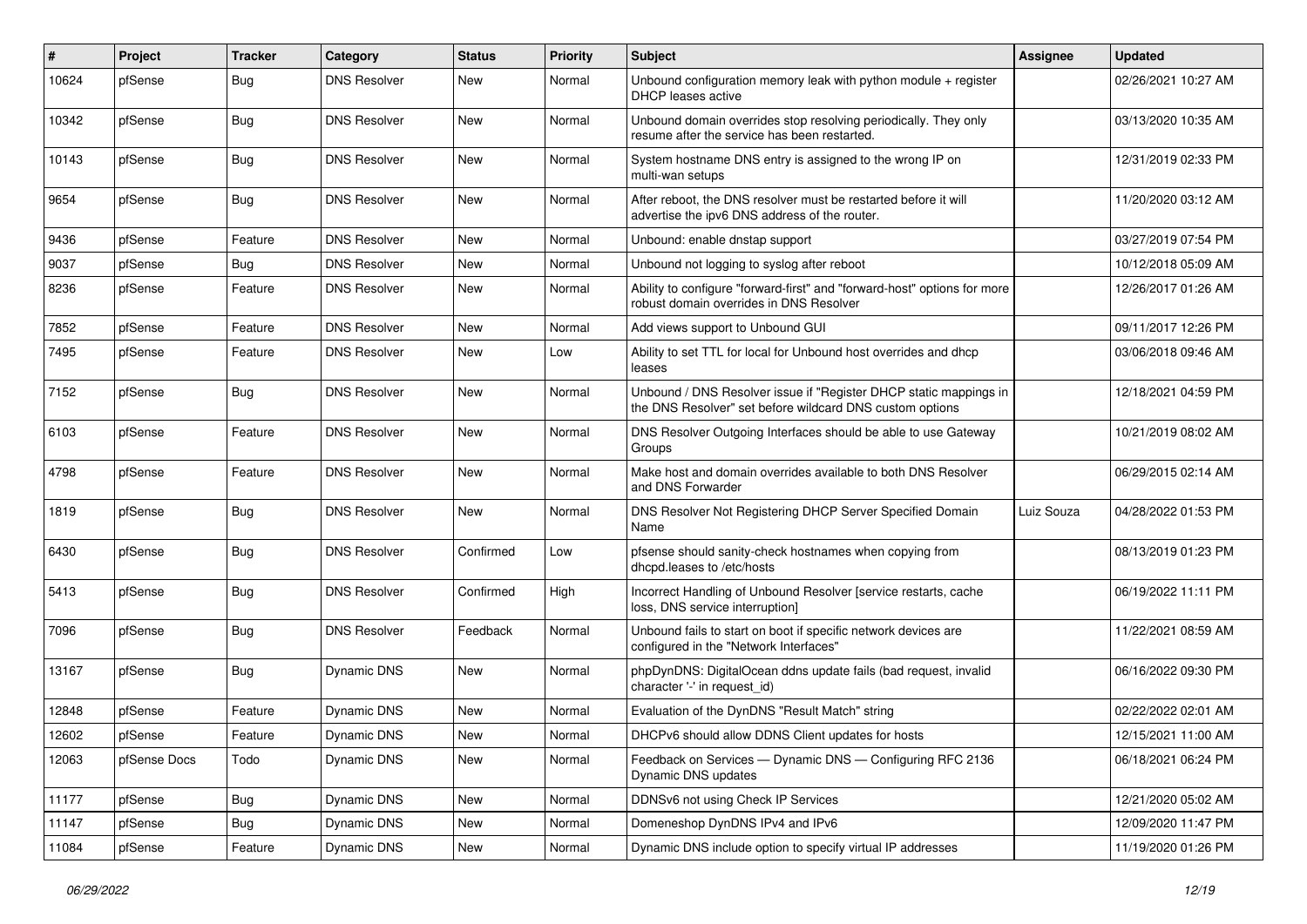| $\vert$ # | Project          | <b>Tracker</b> | Category              | <b>Status</b>                 | <b>Priority</b> | Subject                                                                                                 | Assignee                       | <b>Updated</b>      |
|-----------|------------------|----------------|-----------------------|-------------------------------|-----------------|---------------------------------------------------------------------------------------------------------|--------------------------------|---------------------|
| 10962     | pfSense          | Feature        | Dynamic DNS           | New                           | Normal          | Add Cpanel support for Dynamic DNS Clients                                                              |                                | 12/28/2020 01:56 PM |
| 10000     | pfSense          | <b>Bug</b>     | Dynamic DNS           | New                           | Normal          | Azure Dynamic DNS A and AAAA Records for Apex Zone                                                      |                                | 03/31/2020 09:03 AM |
| 9805      | pfSense          | <b>Bug</b>     | Dynamic DNS           | New                           | Normal          | dynDNS cloudflare multiple entries                                                                      |                                | 10/02/2019 04:51 PM |
| 9664      | pfSense          | <b>Bug</b>     | Dynamic DNS           | <b>New</b>                    | Normal          | DynDNS and Dual-wan problem with CloudFlare (works with No-Ip)                                          |                                | 08/03/2019 10:00 AM |
| 9504      | pfSense          | Bug            | Dynamic DNS           | <b>New</b>                    | Normal          | Multiple Dynamic DNS update notifications for the same interface,<br>not differentiated by the hostname |                                | 05/07/2019 07:46 AM |
| 9063      | pfSense          | Feature        | Dynamic DNS           | New                           | Normal          | Allow dynamic DNS client entry to specify which Check IP service to<br>use                              |                                | 10/24/2018 11:53 AM |
| 8500      | pfSense          | Bug            | Dynamic DNS           | New                           | Low             | Incorrect categorization of status/info messages from phpDynDNS                                         |                                | 08/16/2019 12:50 PM |
| 8432      | pfSense          | <b>Bug</b>     | Dynamic DNS           | New                           | Normal          | Dynamic DNS Client gives an error that it can't find IPv6 address<br>when WAN interface is a LAGG       |                                | 09/17/2020 05:23 AM |
| 8406      | pfSense          | Bug            | Dynamic DNS           | <b>New</b>                    | Normal          | DDNS IPV6 Cloudflare Client does not detect PPOE address                                                |                                | 03/31/2018 11:56 AM |
| 7718      | pfSense          | Feature        | Dynamic DNS           | New                           | Very Low        | Hostname for Custom DynDNS Updater.                                                                     |                                | 07/24/2017 10:05 AM |
| 7418      | pfSense          | Feature        | Dynamic DNS           | New                           | Normal          | Dynamic dns should be sorted interface name                                                             |                                | 08/21/2019 08:58 AM |
| 7292      | pfSense          | Feature        | Dynamic DNS           | New                           | Normal          | DynamicDNS configuration does not sync to HA secondary                                                  |                                | 02/21/2017 04:56 PM |
| 13303     | pfSense          | Bug            | Dynamic DNS           | <b>Pull Request</b><br>Review | Normal          | DynDNS - DNSExit no longer working                                                                      | Koen Zomers                    | 06/28/2022 12:01 PM |
| 12495     | pfSense          | Feature        | Dynamic DNS           | <b>Pull Request</b><br>Review | Normal          | DynDNS: add deSEC IPv4&v6 simultaneos update                                                            | <b>Lukas Wiest</b>             | 11/01/2021 08:53 AM |
| 12494     | pfSense          | Feature        | Dynamic DNS           | <b>Pull Request</b><br>Review | Normal          | DynDNS: make simultaneous update of IP and LegacyIP possible                                            | <b>Lukas Wiest</b>             | 11/01/2021 08:52 AM |
| 13298     | pfSense          | Bug            | Dynamic DNS           | <b>Pull Request</b><br>Review | Normal          | Dynv6 does not check response code when updating                                                        | <b>Tiago Beling</b><br>d'Avila | 06/28/2022 12:01 PM |
| 12877     | pfSense          | Bug            | Dynamic DNS           | Feedback                      | Normal          | Cloudflare DynDNS fails to update more than two addresses                                               |                                | 05/29/2022 06:56 PM |
| 11235     | pfSense Packages | Bug            | Filer                 | <b>New</b>                    | Normal          | Filer run script when "state" unchanged                                                                 |                                | 01/08/2021 07:24 AM |
| 11178     | pfSense Packages | Feature        | Filer                 | New                           | Normal          | Filer do not ask what to do with previous filename                                                      |                                | 12/31/2020 02:45 AM |
| 10426     | pfSense Packages | <b>Bug</b>     | Filer                 | Feedback                      | Normal          | Filer must validate that File name is uniq                                                              |                                | 04/20/2022 11:02 AM |
| 11180     | pfSense Packages | <b>Bug</b>     | Filer                 | Feedback                      | Normal          | Filer run action for files on sync that wan't been modified                                             | <b>Viktor Gurov</b>            | 01/08/2021 07:27 AM |
| 13067     | pfSense          | <b>Bug</b>     | <b>FilterDNS</b>      | New                           | Normal          | filterdns resolve interval is twice the intended value                                                  |                                | 04/17/2022 07:45 PM |
| 12268     | pfSense Docs     | Todo           | Firewall Rules        | New                           | Normal          | Feedback on Firewall - Aliases                                                                          |                                | 08/17/2021 12:55 AM |
| 13020     | pfSense Docs     | Todo           | <b>Firewall Rules</b> | New                           | Normal          | easyrule command documentation should document permissible<br>wildcards                                 | Jim Pingle                     | 04/04/2022 08:01 AM |
| 9685      | pfSense Docs     | Correction     | <b>Firewall Rules</b> | New                           | Normal          | Feedback on Firewall - Floating Rules                                                                   | Jim Pingle                     | 09/23/2020 02:57 PM |
| 12770     | pfSense Docs     | Todo           | <b>Firewall Rules</b> | <b>Pull Request</b><br>Review | Normal          | Feedback on Firewall - Configuring firewall rules                                                       |                                | 06/27/2022 07:42 AM |
| 11184     | pfSense          | Bug            | FreeBSD               | New                           | Normal          | PF: State policy cannot be configurable                                                                 |                                | 02/09/2021 02:43 AM |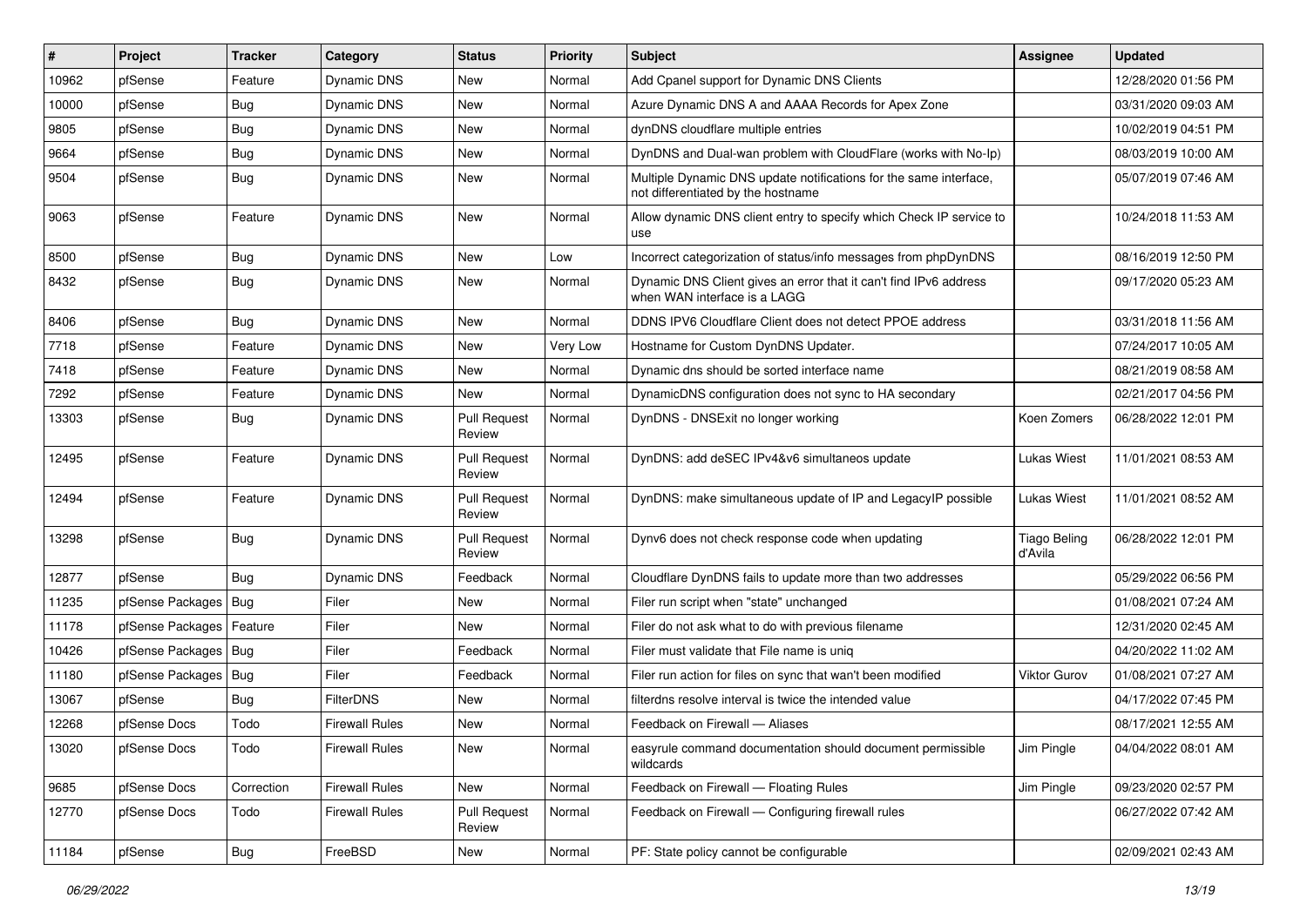| $\vert$ # | Project                    | <b>Tracker</b> | Category   | <b>Status</b> | <b>Priority</b> | <b>Subject</b>                                                                                                                                                          | Assignee            | <b>Updated</b>      |
|-----------|----------------------------|----------------|------------|---------------|-----------------|-------------------------------------------------------------------------------------------------------------------------------------------------------------------------|---------------------|---------------------|
| 11352     | pfSense                    | <b>Bug</b>     | FreeBSD    | New           | Low             | CTF types > 2^15 in the pfSense kernel config results in DTrace<br>failing                                                                                              | Scott Long          | 03/17/2021 02:52 AM |
| 12740     | pfSense                    | Bug            | FreeBSD    | Incomplete    | Normal          | panic: esp input cb: Unexpected address family                                                                                                                          |                     | 01/27/2022 01:19 PM |
| 12982     | pfSense Packages           | Bug            | FreeRADIUS | New           | Normal          | FreeRadius RadReply table entries missing from pf                                                                                                                       |                     | 06/19/2022 05:38 PM |
| 12286     | pfSense Packages           | Bug            | FreeRADIUS | New           | Normal          | Add support for ntlm_auth in LDAP                                                                                                                                       |                     | 08/20/2021 08:27 AM |
| 12126     | pfSense Packages           | Bug            | FreeRADIUS | New           | Normal          | freeradius3 0.15.7 31                                                                                                                                                   |                     | 10/11/2021 08:21 AM |
| 11802     | pfSense Packages   Bug     |                | FreeRADIUS | New           | Normal          | FreeRADIUS sync                                                                                                                                                         |                     | 05/10/2021 04:18 AM |
| 11534     | pfSense Packages           | Regression     | FreeRADIUS | New           | High            | FreeRADIUS EAP anonymous connection forbidden out-of-tunnel                                                                                                             |                     | 07/14/2021 02:32 AM |
| 11138     | pfSense Packages           | Feature        | FreeRADIUS | New           | Normal          | new WebGUI checkboxes needed                                                                                                                                            |                     | 12/07/2020 08:28 AM |
| 11026     | pfSense Packages           | Feature        | FreeRADIUS | New           | Low             | Feedback on Packages - FreeRADIUS package                                                                                                                               |                     | 11/02/2020 07:21 AM |
| 10695     | pfSense Packages           | Bug            | FreeRADIUS | New           | Normal          | FreeRadius Accounting skipping MBs after reboot due to power<br>down                                                                                                    |                     | 06/24/2020 04:49 AM |
| 10377     | pfSense Packages           | Feature        | FreeRADIUS | New           | Very Low        | Allow usage of TOTP (Google-Authenticator) without PIN                                                                                                                  |                     | 03/30/2020 11:43 AM |
| 9704      | pfSense Packages           | Feature        | FreeRADIUS | New           | Normal          | Enable filter username                                                                                                                                                  |                     | 08/27/2019 12:07 PM |
| 8836      | pfSense Packages           | Feature        | FreeRADIUS | New           | Normal          | Define Idap group vlan assignment in users file                                                                                                                         |                     | 08/26/2018 07:53 AM |
| 8769      | pfSense Packages           | Feature        | FreeRADIUS | New           | Normal          | Allow FreeRADIUS users to change their own Passwords and Pins                                                                                                           |                     | 10/11/2018 11:34 AM |
| 8589      | pfSense Packages   Bug     |                | FreeRADIUS | New           | Normal          | FreeRadius 0.15.5 2 ignoring tunnelled-reply=no                                                                                                                         |                     | 02/18/2019 03:40 PM |
| 8513      | pfSense Packages           | <b>Bug</b>     | FreeRADIUS | New           | High            | Freeradius 3.x Idap problem                                                                                                                                             |                     | 02/18/2019 05:22 PM |
| 8264      | pfSense Packages   Bug     |                | FreeRADIUS | New           | Normal          | Radiusd restart on WAN change results in freeradius not running<br>(and possible solution)                                                                              |                     | 04/21/2022 12:39 PM |
| 8224      | pfSense Packages           | Feature        | FreeRADIUS | New           | Normal          | Add "OU" field to FreeRADIUS page                                                                                                                                       |                     | 02/21/2018 12:53 AM |
| 8161      | pfSense Packages           | Feature        | FreeRADIUS | New           | Very Low        | Add virtual server support to FreeRadius                                                                                                                                |                     | 12/05/2017 01:57 PM |
| 8031      | pfSense Packages           | Feature        | FreeRADIUS | New           | Normal          | FreeRADIUS copy entry function                                                                                                                                          |                     | 08/16/2019 01:01 PM |
| 7608      | pfSense Packages           | Feature        | FreeRADIUS | New           | Very Low        | Captive Portal amount of traffic Account + Free Radius+Mysql                                                                                                            |                     | 05/28/2017 09:08 AM |
| 7403      | pfSense Packages   Bug     |                | FreeRADIUS | New           | Normal          | Captive Portal + freeradius2 + MySQL problems with German<br>Umlaut                                                                                                     |                     | 03/17/2017 09:12 AM |
| 4506      | pfSense Packages           | Feature        | FreeRADIUS | New           | Normal          | FreeRADIUS groups/hunt groups                                                                                                                                           |                     | 03/10/2015 08:51 PM |
| 13284     | pfSense Packages   Feature |                | FreeRADIUS | New           | Normal          | Option to define "Issuer" in OPT configuration.                                                                                                                         | Jakob<br>Nordgarden | 06/19/2022 12:10 PM |
| 8516      | pfSense Packages   Bug     |                | FreeRADIUS | New           | Normal          | FreeRADIUS requires settings re-saved after pfSense upgrade                                                                                                             | Jim Pingle          | 12/31/2021 05:58 PM |
| 10297     | pfSense Packages           | Feature        | FreeRADIUS | Assigned      | Normal          | IPv6 user attributes                                                                                                                                                    |                     | 04/21/2022 12:39 PM |
| 11054     | pfSense Packages   Bug     |                | FreeRADIUS | Assigned      | Normal          | Check Client Certificate CN not working as described                                                                                                                    | Viktor Gurov        | 12/14/2021 07:22 AM |
| 12742     | pfSense Packages   Bug     |                | FreeRADIUS | Feedback      | Normal          | freeRADIUS virtual-server-default: modules dailycounter,<br>monthlycounter, noresetcounter, expire_on_login in authorize<br>section prevent virtual server from loading |                     | 03/01/2022 12:45 PM |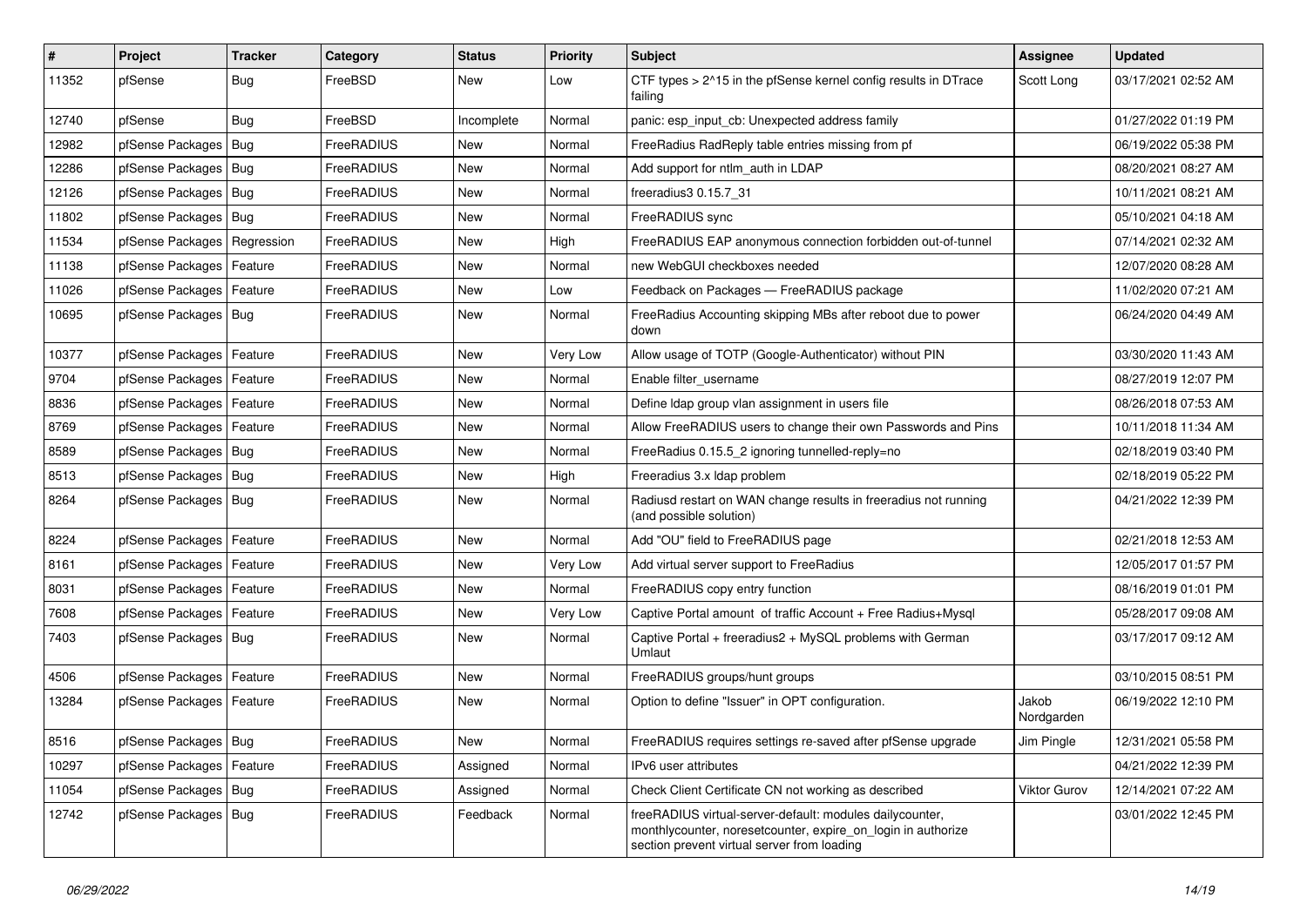| $\vert$ # | Project                    | <b>Tracker</b> | Category   | <b>Status</b>                 | <b>Priority</b> | <b>Subject</b>                                                                                                                                              | Assignee            | <b>Updated</b>      |
|-----------|----------------------------|----------------|------------|-------------------------------|-----------------|-------------------------------------------------------------------------------------------------------------------------------------------------------------|---------------------|---------------------|
| 11980     | pfSense Packages           | Bug            | FreeRADIUS | Feedback                      | Normal          | EAP does not work with SQL backend                                                                                                                          |                     | 07/21/2021 07:24 AM |
| 8251      | pfSense Packages   Bug     |                | FreeRADIUS | Feedback                      | Normal          | Captiveportal + FreeRadius "Last activity" resets to Session start                                                                                          |                     | 08/13/2019 11:10 AM |
| 11746     | pfSense Packages   Bug     |                | FreeRADIUS | Feedback                      | Normal          | Second LDAP server configuration misses the ipaNThash control<br>attribute                                                                                  | Viktor Gurov        | 07/14/2021 01:44 PM |
| 11388     | pfSense Packages   Bug     |                | FreeRADIUS | Feedback                      | Normal          | Captive Portal authentication error with MySQL backend                                                                                                      | <b>Viktor Gurov</b> | 02/10/2021 08:54 AM |
| 11331     | pfSense Packages   Bug     |                | FreeRADIUS | Feedback                      | Normal          | FreeRADIUS latest package upgrade broke Plain Mac<br>Authentication                                                                                         | <b>Viktor Gurov</b> | 01/30/2021 10:08 AM |
| 10908     | pfSense Packages           | Feature        | FreeRADIUS | Feedback                      | Normal          | FreeRADIUS server certificate not using full CA chain                                                                                                       | Viktor Gurov        | 04/22/2022 02:19 AM |
| 10871     | pfSense Packages   Feature |                | FreeRADIUS | Feedback                      | Normal          | Extra time period counters for SQL backend                                                                                                                  | <b>Viktor Gurov</b> | 04/22/2022 02:19 AM |
| 12889     | pfSense Packages   Feature |                | <b>FRR</b> | <b>New</b>                    | Normal          | FRR GUI add set ipv6 next-hop global                                                                                                                        |                     | 03/02/2022 06:10 AM |
| 12751     | pfSense Packages   Bug     |                | <b>FRR</b> | New                           | Normal          | Improve FRR route restoration after gateway events                                                                                                          |                     | 02/06/2022 11:07 PM |
| 12084     | pfSense Packages   Bug     |                | <b>FRR</b> | New                           | Normal          | libfrr.so.0 error on SG-1100                                                                                                                                |                     | 06/26/2021 08:22 AM |
| 11963     | pfSense Packages   Feature |                | <b>FRR</b> | New                           | Normal          | Dynamically change OSPF interface costs on selected interfaces on<br>CARP event                                                                             |                     | 05/26/2021 04:13 AM |
| 11841     | pfSense Packages   Bug     |                | <b>FRR</b> | <b>New</b>                    | Normal          | FRR access lists default bahavior changed to permit by default                                                                                              |                     | 04/22/2021 09:52 AM |
| 11837     | pfSense Packages   Feature |                | <b>FRR</b> | <b>New</b>                    | Low             | Increase field length of FRR Networks in Access Lists and Prefix<br>Lists                                                                                   |                     | 04/22/2021 07:10 AM |
| 11835     | pfSense Packages   Bug     |                | <b>FRR</b> | <b>New</b>                    | Normal          | FRR OSPF redistributed connected routes disappearing                                                                                                        |                     | 04/22/2021 07:11 AM |
| 11823     | pfSense Packages   Feature |                | <b>FRR</b> | New                           | Normal          | Route handling enhancements                                                                                                                                 |                     | 04/19/2021 06:23 PM |
| 11703     | pfSense Packages   Feature |                | <b>FRR</b> | <b>New</b>                    | Normal          | add Krill and Routinator support BGP RPKI                                                                                                                   |                     | 03/18/2021 07:47 PM |
| 11650     | pfSense Packages   Bug     |                | <b>FRR</b> | <b>New</b>                    | Very Low        | FRR configuration broken on restore of manually edited FRR config<br>sections                                                                               |                     | 03/10/2021 08:50 AM |
| 11158     | pfSense Packages   Bug     |                | <b>FRR</b> | <b>New</b>                    | High            | <b>FRR Prefix Lists</b>                                                                                                                                     |                     | 12/30/2020 04:55 PM |
| 10935     | pfSense Packages           | Bug            | <b>FRR</b> | <b>New</b>                    | Normal          | FRR 0.6.7-6 - BGPD service recycled IPv6 without Route Map                                                                                                  |                     | 12/30/2020 05:00 PM |
| 10516     | pfSense Packages   Bug     |                | <b>FRR</b> | <b>New</b>                    | Normal          | <b>FRR Access list</b>                                                                                                                                      |                     | 12/06/2020 11:02 PM |
| 10503     | pfSense Packages   Bug     |                | <b>FRR</b> | <b>New</b>                    | Normal          | Flapping any GW in multi-WAN influences restating all IPsec tunnels<br>in FRR which leads to dropping all IPsec VTI static routes and<br>related BGP issues |                     | 05/08/2020 07:51 PM |
| 10358     | pfSense Packages           | Feature        | <b>FRR</b> | <b>New</b>                    | Very Low        | <b>Stage FRR Configuration Changes</b>                                                                                                                      |                     | 03/19/2020 06:48 AM |
| 10653     | pfSense Packages   Feature |                | <b>FRR</b> | New                           | Normal          | Allow to download frr status                                                                                                                                | Jim Pingle          | 06/11/2020 01:21 AM |
| 10294     | pfSense Packages   Bug     |                | <b>FRR</b> | New                           | Normal          | FRR Route Counts Incorrect on Status Page                                                                                                                   | Jim Pingle          | 02/26/2020 11:08 AM |
| 9545      | pfSense Packages   Feature |                | <b>FRR</b> | New                           | Normal          | Enable MULTIPATH in FRR                                                                                                                                     | Jim Pingle          | 09/18/2020 12:52 PM |
| 9141      | pfSense Packages   Feature |                | <b>FRR</b> | New                           | Very Low        | FRR xmlrpc                                                                                                                                                  | Jim Pingle          | 11/26/2018 07:49 AM |
| 11836     | pfSense Packages   Bug     |                | <b>FRR</b> | Assigned                      | Normal          | FRR ACCEPTFILTER unstable                                                                                                                                   | Viktor Gurov        | 02/14/2022 07:20 AM |
| 11377     | pfSense Packages   Bug     |                | <b>FRR</b> | <b>Pull Request</b><br>Review | Normal          | FRR deinstall                                                                                                                                               |                     | 03/10/2021 08:21 AM |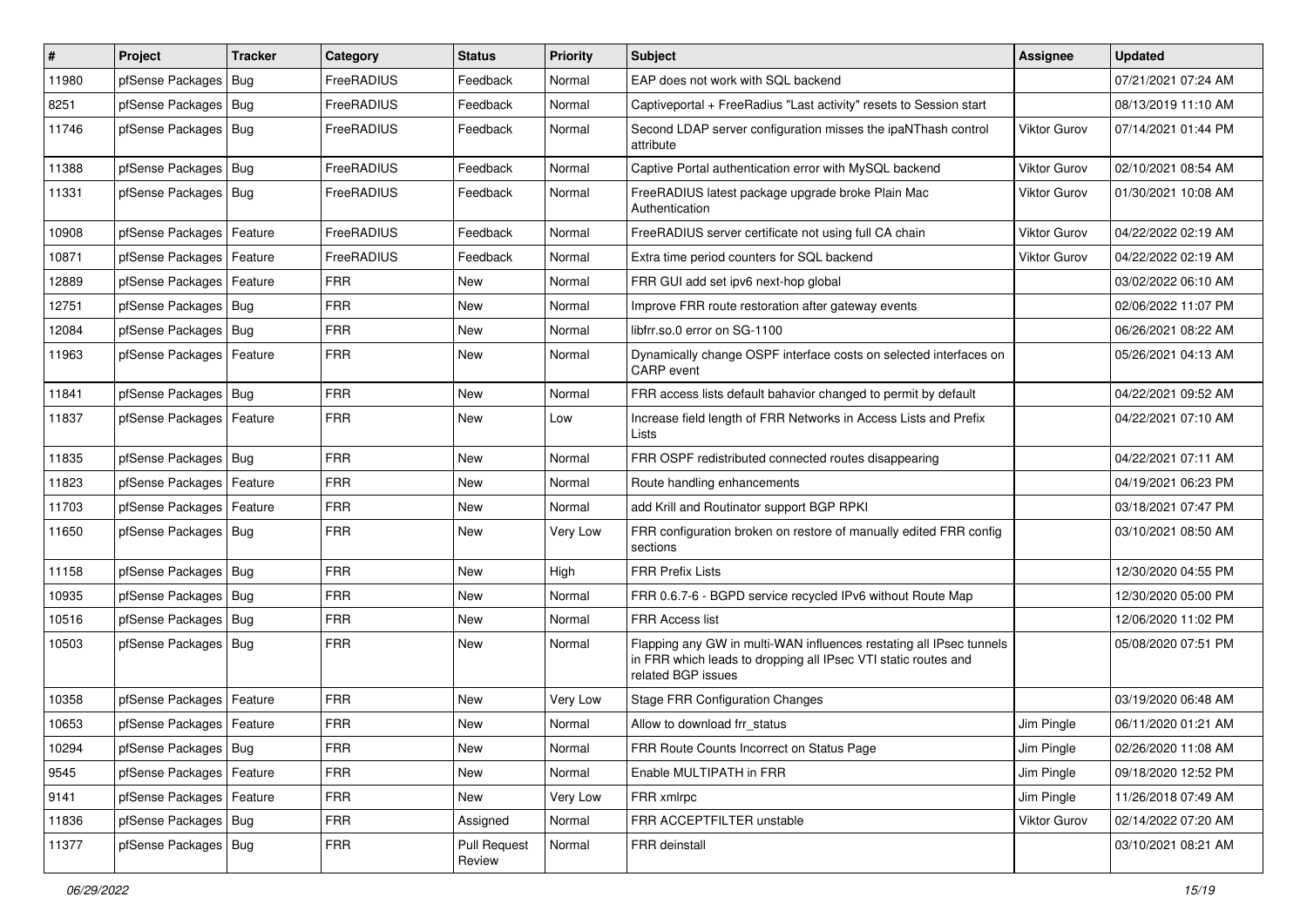| #     | Project                       | <b>Tracker</b> | Category                  | <b>Status</b>                 | <b>Priority</b> | <b>Subject</b>                                                                  | <b>Assignee</b>       | <b>Updated</b>      |
|-------|-------------------------------|----------------|---------------------------|-------------------------------|-----------------|---------------------------------------------------------------------------------|-----------------------|---------------------|
| 11206 | pfSense Packages   Feature    |                | FRR                       | <b>Pull Request</b><br>Review | Normal          | <b>FRR 7.5</b>                                                                  | Jim Pingle            | 01/08/2021 12:47 PM |
| 12965 | pfSense Packages   Bug        |                | <b>FRR</b>                | <b>Pull Request</b><br>Review | Normal          | FRR BFD peer configuration is handled incorrectly in some cases                 | <b>Viktor Gurov</b>   | 03/22/2022 08:04 AM |
| 12951 | pfSense Packages   Bug        |                | <b>FRR</b>                | Feedback                      | Normal          | FRR cannot remove IPv6 routes                                                   |                       | 03/22/2022 09:24 PM |
| 6651  | pfSense Packages   Feature    |                | <b>FRR</b>                | Feedback                      | Normal          | Loopback interfaces                                                             | Christian<br>McDonald | 12/25/2021 02:42 PM |
| 11345 | pfSense Packages   Bug        |                | FRR                       | Feedback                      | Normal          | FRR-OSPF - No "prefix-list" possible                                            | Jim Pingle            | 02/04/2021 11:03 PM |
| 11301 | pfSense Packages   Feature    |                | <b>FRR</b>                | Feedback                      | Normal          | Switch FRR to use default rc file as a service control base                     | Jim Pingle            | 01/28/2021 09:35 AM |
| 11130 | pfSense Packages   Feature    |                | <b>FRR</b>                | Feedback                      | Normal          | FRR RIP support                                                                 | Jim Pingle            | 12/31/2021 04:19 PM |
| 10789 | pfSense Packages   Feature    |                | <b>FRR</b>                | Feedback                      | Normal          | FRR integrated configuration and hitless reloads                                | Jim Pingle            | 01/20/2021 11:16 PM |
| 12653 | pfSense Packages   Regression |                | <b>FRR</b>                | Feedback                      | Normal          | RIP related startup error                                                       | Viktor Gurov          | 12/30/2021 08:37 AM |
| 12167 | pfSense Packages   Bug        |                | <b>FRR</b>                | Feedback                      | Normal          | BGP TCP setkey not set if neighbor is in peer group                             | <b>Viktor Gurov</b>   | 09/16/2021 09:38 AM |
| 11961 | pfSense Packages   Bug        |                | <b>FRR</b>                | Feedback                      | Normal          | FRR OSPF add unwanted area 0 authentication to router ospf                      | Viktor Gurov          | 09/16/2021 10:25 PM |
| 11847 | pfSense Packages   Bug        |                | <b>FRR</b>                | Feedback                      | Normal          | Filters not applied to PEER Groups                                              | <b>Viktor Gurov</b>   | 07/30/2021 07:45 PM |
| 11693 | pfSense Packages   Bug        |                | <b>FRR</b>                | Feedback                      | Normal          | IPv6 static routing fails                                                       | Viktor Gurov          | 04/26/2022 08:50 AM |
| 11681 | pfSense Packages   Bug        |                | <b>FRR</b>                | Feedback                      | Normal          | FRR generates invalid BFD configuration after removing interfaces               | Viktor Gurov          | 07/14/2021 04:40 PM |
| 11477 | pfSense Packages   Bug        |                | <b>FRR</b>                | Feedback                      | Normal          | FRR does not recognize some BFD options                                         | Viktor Gurov          | 02/26/2021 10:52 PM |
| 11404 | pfSense Packages   Bug        |                | <b>FRR</b>                | Feedback                      | Normal          | Incorrect prefix/access lists migration on update                               | Viktor Gurov          | 02/18/2021 09:49 AM |
| 11936 | pfSense Packages   Bug        |                | FRR                       | Incomplete                    | High            | FRR does not connect BGP when using password                                    |                       | 05/19/2021 08:12 AM |
| 13242 | pfSense                       | Feature        | Gateway Monitoring        | New                           | Normal          | Enhancements to static route creation/deletion for dpinger monitor<br>IPs       |                       | 06/03/2022 11:20 AM |
| 13076 | pfSense                       | <b>Bug</b>     | Gateway Monitoring        | New                           | Normal          | Marking a gateway as down does not affect IPsec entries using<br>gateway groups |                       | 06/28/2022 12:01 PM |
| 7671  | pfSense                       | Feature        | Gateway Monitoring        | <b>New</b>                    | Normal          | Gateway Monitoring Via Custom Script or Telnet.                                 |                       | 09/18/2020 02:59 PM |
| 3859  | pfSense                       | Feature        | Gateway Monitoring        | New                           | Low             | Make it possible to set the source IP address for gateway monitoring            |                       | 11/06/2016 10:12 PM |
| 12811 | pfSense                       | Bug            | <b>Gateway Monitoring</b> | New                           | Normal          | Services are not restarted when PPP interfaces connect                          | Jim Pingle            | 06/28/2022 12:01 PM |
| 8192  | pfSense                       | <b>Bug</b>     | Gateway Monitoring        | <b>New</b>                    | Low             | dpinger - Change in ISP link-local IPv6 address drops connectivity              | Luiz Souza            | 11/05/2020 07:31 AM |
| 6333  | pfSense                       | <b>Bug</b>     | <b>Gateway Monitoring</b> | Confirmed                     | Normal          | Bootup starts/restarts dpinger multiple times                                   | Luiz Souza            | 11/16/2020 01:11 PM |
| 3132  | pfSense                       | <b>Bug</b>     | Gateway Monitoring        | In Progress                   | Normal          | Gateway events for IPv6 affect IPv4 services and vice versa                     | Viktor Gurov          | 06/28/2022 12:01 PM |
| 13295 | pfSense                       | Bug            | Gateway Monitoring        | <b>Pull Request</b><br>Review | Normal          | Incorrect function parameters for "get_dpinger_status()" call in<br>`gwlb.inc`` |                       | 06/28/2022 12:01 PM |
| 12920 | pfSense                       | <b>Bug</b>     | Gateway Monitoring        | <b>Pull Request</b><br>Review | Normal          | Gateway behavior differs when the gateway does not exist in<br>config.xml       | Viktor Gurov          | 06/28/2022 12:01 PM |
| 11960 | pfSense                       | <b>Bug</b>     | <b>Gateway Monitoring</b> | Feedback                      | Normal          | Gateway Monitoring Traffic Goes Out Default Gateway                             |                       | 12/20/2021 05:43 AM |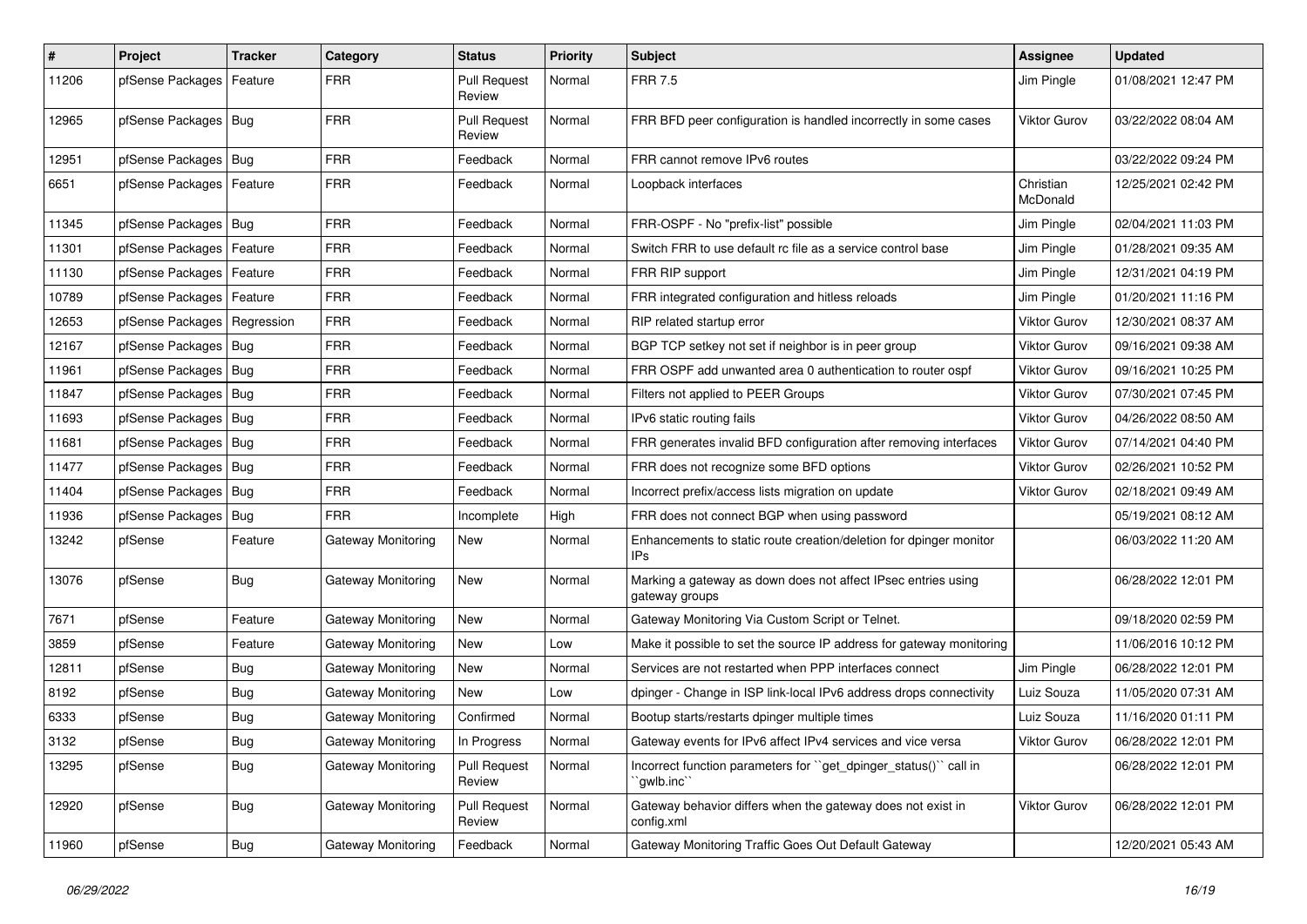| ∦     | Project                    | <b>Tracker</b> | Category | <b>Status</b>                 | <b>Priority</b> | Subject                                                                                                                                        | Assignee            | <b>Updated</b>      |
|-------|----------------------------|----------------|----------|-------------------------------|-----------------|------------------------------------------------------------------------------------------------------------------------------------------------|---------------------|---------------------|
| 13294 | pfSense                    | Feature        | Gateways | New                           | Low             | Change gateway name                                                                                                                            |                     | 06/22/2022 06:07 PM |
| 12857 | pfSense                    | <b>Bug</b>     | Gateways | New                           | Normal          | Firewall gateway goes away when making changes to Bridge0<br>device                                                                            |                     | 02/27/2022 11:20 AM |
| 12764 | pfSense                    | <b>Bug</b>     | Gateways | New                           | Normal          | VTI gateway status is pending after assigning the VTI interface                                                                                |                     | 02/07/2022 05:41 AM |
| 12632 | pfSense                    | Bug            | Gateways | New                           | High            | Assigning a /30 WAN IP address at the console does not save the<br>gateway correctly                                                           |                     | 06/28/2022 12:01 PM |
| 12077 | pfSense                    | Feature        | Gateways | New                           | Normal          | Allow stick-connections per gateway group                                                                                                      |                     | 06/24/2021 08:45 AM |
| 11213 | pfSense                    | Feature        | Gateways | New                           | Low             | Option to mark gateway as down directly from Table                                                                                             |                     | 01/03/2021 07:09 AM |
| 9650  | pfSense                    | Bug            | Gateways | New                           | Normal          | IPv6 connection drops (ir-)regular on Kabelvodafone (German cable<br>ISP)                                                                      |                     | 07/27/2019 07:14 AM |
| 8846  | pfSense                    | Bug            | Gateways | New                           | Low             | Misleading gateway error message adding/editing static routes using<br>a disabled interface                                                    |                     | 08/21/2019 11:29 AM |
| 8743  | pfSense                    | Todo           | Gateways | New                           | Low             | Gateway Groups page should list gateways in tier order                                                                                         |                     | 08/14/2019 12:16 PM |
| 8343  | pfSense                    | <b>Bug</b>     | Gateways | New                           | Normal          | Gateway Routes (Default Routes) not removed in Kernel when<br>removed from GUI                                                                 |                     | 05/14/2020 01:22 AM |
| 12942 | pfSense                    | <b>Bug</b>     | Gateways | New                           | Normal          | Code to kill states for old gateway when reconnecting an interface is<br>incorrect                                                             | Jim Pingle          | 06/28/2022 12:01 PM |
| 10875 | pfSense                    | <b>Bug</b>     | Gateways | <b>New</b>                    | Normal          | PPP periodic reset does not fully restore gateway group round-robin<br>functionality                                                           | Luiz Souza          | 11/05/2020 07:44 AM |
| 11570 | pfSense                    | Regression     | Gateways | <b>Pull Request</b><br>Review | Normal          | Gateway monitoring services is not always restarted on interface<br>events, which may prevent a WAN from recovering back to an online<br>state | <b>Viktor Gurov</b> | 06/28/2022 12:01 PM |
| 12805 | pfSense Docs               | New Content    | General  | <b>New</b>                    | Very Low        | Add documentation about what triggers a notfication                                                                                            |                     | 02/15/2022 05:10 PM |
| 12804 | pfSense Docs               | New Content    | General  | New                           | Very Low        | Create Slack documentation                                                                                                                     |                     | 02/15/2022 04:59 PM |
| 12570 | pfSense Docs               | Correction     | General  | <b>New</b>                    | Normal          | Active appliance list missing 6100                                                                                                             |                     | 12/06/2021 11:41 AM |
| 12214 | pfSense Docs               | Todo           | General  | New                           | Low             | Connect to WebGui.                                                                                                                             |                     | 08/05/2021 04:39 AM |
| 10821 | pfSense Docs               | Correction     | General  | <b>New</b>                    | Normal          | Use neutral language alternatives                                                                                                              | Jim Pingle          | 09/23/2020 10:43 AM |
| 9370  | pfSense Docs               | Correction     | General  | In Progress                   | Normal          | Update old screenshots                                                                                                                         | Jim Pingle          | 12/03/2021 09:55 AM |
| 12465 | pfSense Packages           | Feature        | haproxy  | New                           | Normal          | Add forwardfor advanced usecases                                                                                                               |                     | 10/16/2021 07:35 PM |
| 12427 | pfSense Packages           | Todo           | haproxy  | New                           | Normal          | ha-proxy: action order in the GUI is not keeped in the resulting<br>ha-proxy configuration                                                     |                     | 10/06/2021 07:02 AM |
| 11036 | pfSense Packages   Bug     |                | haproxy  | New                           | Normal          | <b>HAproxy ACL</b>                                                                                                                             |                     | 02/11/2022 11:27 AM |
| 11000 | pfSense Packages   Bug     |                | haproxy  | New                           | Very Low        | haproxy deprecated trick suggested                                                                                                             |                     | 12/23/2020 02:55 PM |
| 9648  | pfSense Packages   Feature |                | haproxy  | New                           | Very Low        | Multiple node Sync HAProxy configuration to backup CARP<br>members via XMLRPC.                                                                 |                     | 07/25/2019 10:04 AM |
| 9599  | pfSense Packages           | Feature        | haproxy  | New                           | Normal          | Support for "peers" in HAproxy                                                                                                                 |                     | 06/25/2019 01:47 AM |
| 9500  | pfSense Packages           | Bug            | haproxy  | New                           | Normal          | HAproxy does not delete non-applicable action config                                                                                           |                     | 01/18/2022 06:28 AM |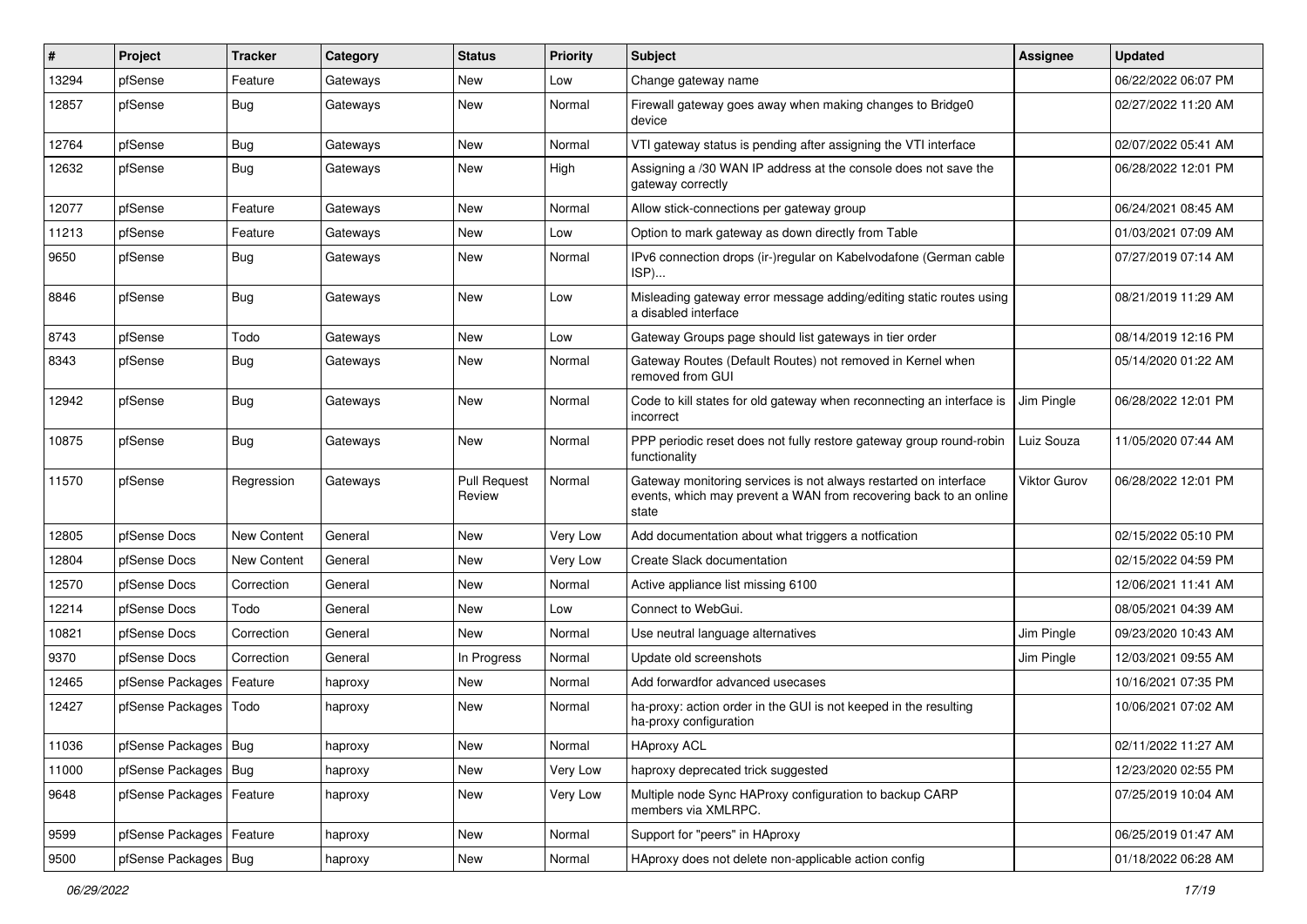| $\vert$ # | Project                | <b>Tracker</b> | Category | <b>Status</b> | <b>Priority</b> | <b>Subject</b>                                                                                      | <b>Assignee</b>     | <b>Updated</b>      |
|-----------|------------------------|----------------|----------|---------------|-----------------|-----------------------------------------------------------------------------------------------------|---------------------|---------------------|
| 9261      | pfSense Packages       | Bug            | haproxy  | <b>New</b>    | Normal          | haproxy GUI failure                                                                                 |                     | 01/08/2019 12:41 PM |
| 9247      | pfSense Packages       | Bug            | haproxy  | <b>New</b>    | Low             | HAProxy multiple server selection on stats pages doesn't work                                       |                     | 01/02/2019 04:44 PM |
| 9077      | pfSense Packages       | Feature        | haproxy  | New           | Normal          | haproxy UI: Add seperator lines                                                                     |                     | 10/29/2018 06:06 AM |
| 8982      | pfSense Packages       | Feature        | haproxy  | New           | Normal          | HAproxy ACL support for map in configuration UI                                                     |                     | 06/25/2019 01:49 AM |
| 8902      | pfSense Packages       | Bug            | haproxy  | New           | Normal          | HAproxy package not use custom DNS for lookup on apply new<br>config                                |                     | 09/16/2018 08:16 AM |
| 8869      | pfSense Packages       | Feature        | haproxy  | <b>New</b>    | Normal          | HAproxy should use RFC 7919 DH parameter files                                                      |                     | 10/17/2018 10:46 AM |
| 8438      | pfSense Packages       | Bug            | haproxy  | <b>New</b>    | High            | haproxy: can't use ACL for cert with http-response actions                                          |                     | 05/24/2018 01:12 PM |
| 8232      | pfSense Packages       | Feature        | haproxy  | New           | Normal          | different ssl options based on the sni name                                                         |                     | 01/30/2019 10:36 AM |
| 8213      | pfSense Packages       | Bug            | haproxy  | New           | Normal          | acl src file not populated from alias                                                               |                     | 12/21/2017 02:02 PM |
| 8121      | pfSense Packages       | Feature        | haproxy  | New           | Normal          | haproxy, allow to generate backends even they don't seem to be<br>used                              |                     | 11/23/2017 04:04 AM |
| 7686      | pfSense Packages       | Feature        | haproxy  | <b>New</b>    | Normal          | Add option in HAProxy to configure SSL defaults based on the<br>Mozilla SSL Configuration Generator |                     | 08/16/2019 01:09 PM |
| 7462      | pfSense Packages       | Bug            | haproxy  | <b>New</b>    | Normal          | HAproxy not rebinding properly after WAN DHCP IP change                                             |                     | 01/11/2018 09:15 AM |
| 6861      | pfSense Packages       | Bug            | haproxy  | New           | Normal          | Ha-Proxy duplicated backend used in place of original backend                                       |                     | 02/18/2019 05:30 PM |
| 6784      | pfSense Packages   Bug |                | haproxy  | <b>New</b>    | Normal          | HAProxy version .48 will not use URL Table Alias for front end<br>listener                          |                     | 02/18/2019 05:32 PM |
| 13098     | pfSense Packages       | Bug            | haproxy  | Feedback      | Low             | HAProxy Virtual IP broken link under Frontend setup                                                 |                     | 04/27/2022 08:35 AM |
| 13022     | pfSense Packages   Bug |                | haproxy  | Feedback      | Normal          | HAProxy - Sub Frontends ignore Client verification CA certificates                                  |                     | 04/06/2022 12:55 PM |
| 10936     | pfSense Packages       | l Bug          | haproxy  | Feedback      | Normal          | both haproxy/haproxy-devel non-existent option Ib-agent-chk                                         |                     | 04/21/2022 12:40 PM |
| 7039      | pfSense Packages       | Bug            | haproxy  | Feedback      | Normal          | HAProxy backend configuration does not handle intermediate CAs<br>properly                          |                     | 04/21/2022 12:40 PM |
| 9335      | pfSense Packages   Bug |                | haproxy  | Feedback      | Normal          | Stored XSS in HAProxy / haproxy listeners edit.php                                                  | Jim Pingle          | 02/18/2019 09:35 AM |
| 12354     | pfSense Packages       | Todo           | haproxy  | Feedback      | High            | Update haproxy-devel to mitigate CVE-2021-40346                                                     | <b>Viktor Gurov</b> | 05/12/2022 08:50 AM |
| 11937     | pfSense Packages       | Bug            | haproxy  | Feedback      | Normal          | HAproxy "Use Client-IP" option breaks Captive Portal                                                | <b>Viktor Gurov</b> | 06/22/2021 08:48 AM |
| 11756     | pfSense Packages       | Bug            | haproxy  | Feedback      | Normal          | HaProxy does not transfer backend states during reload                                              | <b>Viktor Gurov</b> | 07/14/2021 01:21 PM |
| 11491     | pfSense Packages       | Bug            | haproxy  | Feedback      | Normal          | haproxy-devel v0.62 2 - startup error 'httpchk'                                                     | <b>Viktor Gurov</b> | 06/22/2021 08:46 AM |
| 11135     | pfSense Packages       | Bug            | haproxy  | Feedback      | High            | HAproxy OCSP reponse crontab bug                                                                    | <b>Viktor Gurov</b> | 09/10/2021 11:51 AM |
| 10779     | pfSense Packages       | Feature        | haproxy  | Feedback      | Normal          | <b>HAProxy SSL/TLS Compatibility Mode</b>                                                           | <b>Viktor Gurov</b> | 04/22/2022 02:20 AM |
| 10739     | pfSense Packages       | Feature        | haproxy  | Feedback      | Normal          | Update HAproxy-devel package to 2.2 and HAproxy to 2.0                                              | <b>Viktor Gurov</b> | 10/03/2021 03:53 PM |
| 12861     | pfSense Docs           | Correction     | Hardware | <b>New</b>    | Normal          | pfSense hardware tuning guide references obsolete interface loader<br>variable & buffer limits      |                     | 02/23/2022 05:31 PM |
| 12659     | pfSense Docs           | Todo           | Hardware | <b>New</b>    | Normal          | Feedback on Hardware - Hardware Tuning and Troubleshooting -<br>Flow Control for ix                 |                     | 01/16/2022 10:22 AM |